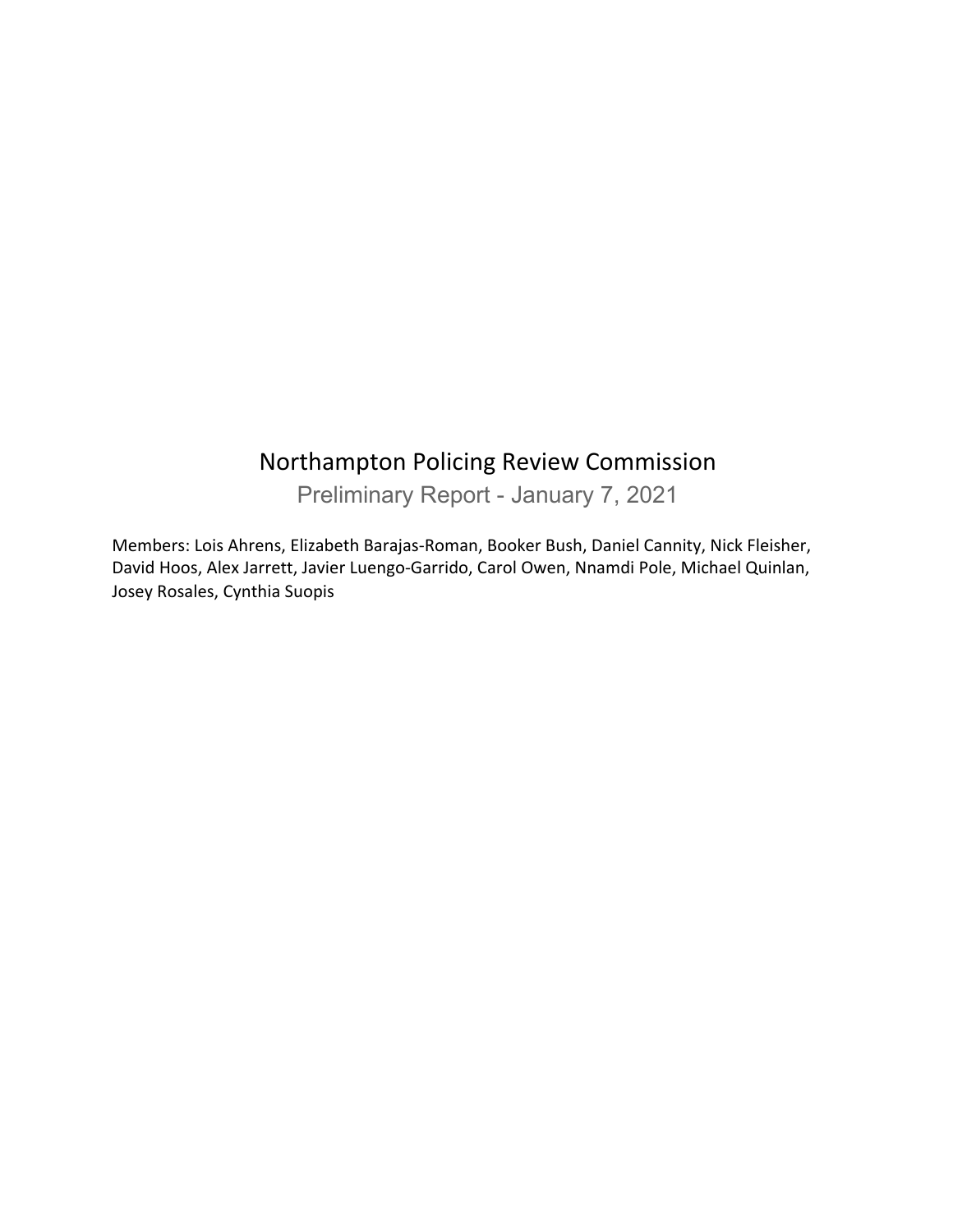# <span id="page-1-0"></span>Table of Contents

| <b>Table of Contents</b>                                                      | $\mathbf{2}$   |
|-------------------------------------------------------------------------------|----------------|
| <b>Background</b>                                                             | 3              |
| <b>Alternatives to Policing Subcommittee</b>                                  | 3              |
| Context                                                                       | 3              |
| Why is this Policing Review Commission Here?                                  | 4              |
| Overview of Alternatives Sub-Committee                                        | 6              |
| Houselessness and Policing                                                    | $\overline{7}$ |
| Substance Use & Policing                                                      | 9              |
| Mental Health Calls and Policing:                                             | 9              |
| Data to support our recommendations for new responses to mental health crises | 12             |
| <b>Domestic Violence and Sexual Assault</b>                                   | 14             |
| Further work to discern alternatives to policing domestic violence            | 16             |
| References & resources                                                        | 17             |
| <b>Policies and Spending Subcommittee</b>                                     | 17             |
| <b>Activities To Date:</b>                                                    | 18             |
| <b>Traffic Enforcement Findings</b>                                           | 19             |
| Mental Health and Addictions Findings                                         | 20             |
| <b>School Resource Officer Findings</b>                                       | 21             |
| <b>Domestic Violence Findings</b>                                             | 21             |
| Rape and Sexual Assault Findings                                              | 22             |
| Drone and Surveillance Findings                                               | 23             |
| <b>Housing Findings</b>                                                       | 24             |
| <b>Future Directions.</b>                                                     | 24             |
| <b>Spending and Contracts Subcommittee</b>                                    | 25             |
| Reallocation recommendations for the recent 10% funding                       | 25             |
| Opportunities for reallocation                                                | 26             |
| Salaries, detail pay, and expenditures                                        | 27             |
| <b>Costs of Police Activities</b>                                             | 29             |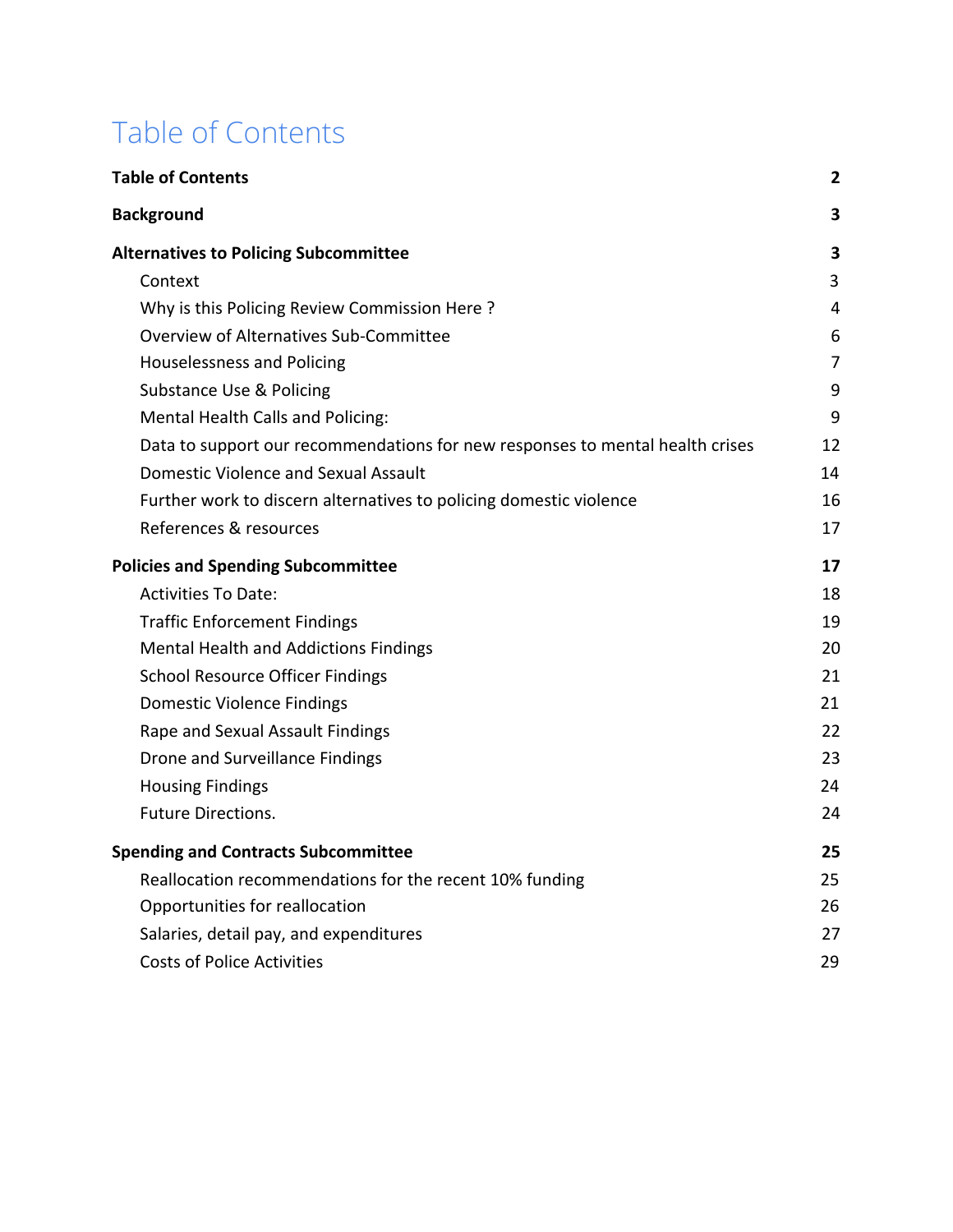# <span id="page-2-0"></span>Background

In response to both national and local outcries, the City Council and Mayor of Northampton created a joint commission as part of a process to rethink the city's approach to policing, rethink whether and what police services could be delivered by others, and rethink how we structure and fund community safety moving forward.

The Northampton Policing Review Commission began meeting in September of 2020 and continues to work to understand the complicated histories and current issues facing Northampton, its residents, and its visitors. To handle this task, the commission created 3 subcommittees, each tasked with an avenue of inquiry related to the Northampton Police Department and/or community health and safety. These subcommittees are the 1) Alternatives to Policing, 2) Policies and Services, and 3) Spending and Contracts.

This preliminary report represents much of the work of the commission up to this point. It is not a finalized report, but a statement of progress and intent. The report itself is divided into 3 sections generated by the subcommittees. Within and across the subcommittees are areas of convergence and tension as we work to unravel what we know, continue to ask questions and find answers, and reach towards consensus as a body.

# <span id="page-2-1"></span>Alternatives to Policing Subcommittee

Members: Booker Bush, Javier Luengo-Garrido, Alex Jarrett, Carol Owen

## <span id="page-2-2"></span>Context

After the brutal murder of George Floyd by the Minneapolis Police Department and the abuses and killings in the United States of other Black and Brown people, including Breonna Taylor, people across the country mobilized in their own communities, demanding that police departments and their budgets be reformulated. On June 3, 2020, more than 500 people attended the Northampton City Council Budget hearing on Zoom. The hearing lasted seven hours (1).

In that hearing, an overwhelming number of speakers, residents of Northampton, called for a cut to the Police Department budget and to diminish the NPD footprint. City Councilors also pointed out that they had gotten hundreds of emails urging them to take these same actions and not approve the Mayor's budget. At the end of the process, the police budget would be reduced by ten percent(2). Because of the mobilization of hundreds of people including a massive protest in front of the Police Station (3)(4), the City Council and Mayor decided to create a Policing Review Commission to write a report and bring recommendations about changes to the Northampton Police Department, based on careful discussion and research.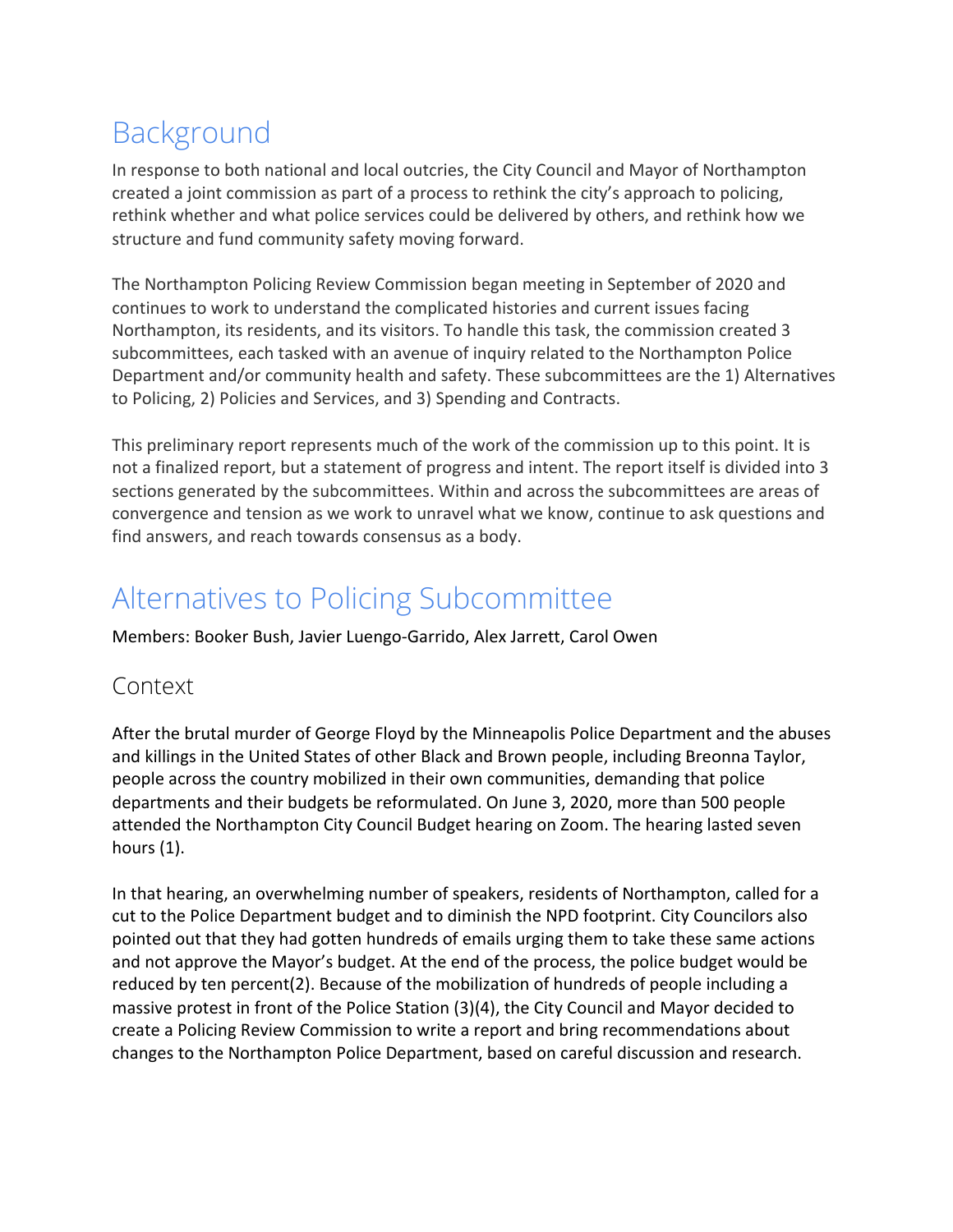- (1) [https://www.gazettenet.com/Hundreds-attend-city-council-budget-hearing-speak-about-c](https://www.gazettenet.com/Hundreds-attend-city-council-budget-hearing-speak-about-cutting-police-budget-34612436) [utting-police-budget-34612436](https://www.gazettenet.com/Hundreds-attend-city-council-budget-hearing-speak-about-cutting-police-budget-34612436)
- (2) [https://www.masslive.com/news/2020/06/northampton-votes-to-cut-police-department-bu](https://www.masslive.com/news/2020/06/northampton-votes-to-cut-police-department-budget-by-10.html) [dget-by-10.html](https://www.masslive.com/news/2020/06/northampton-votes-to-cut-police-department-budget-by-10.html)
- (3) [https://www.gazettenet.com/Protests-outside-Northampton-City-Councilors-homes-ask-f](https://www.gazettenet.com/Protests-outside-Northampton-City-Councilors-homes-ask-for-significant-cuts-to-police-department-budget-34830767) [or-significant-cuts-to-police-department-budget-34830767](https://www.gazettenet.com/Protests-outside-Northampton-City-Councilors-homes-ask-for-significant-cuts-to-police-department-budget-34830767)
- (4) <https://www.gazettenet.com/Northampton-marches-against-police-brutality-34560085>

## <span id="page-3-0"></span>Why is this Policing Review Commission Here ?

We are here because of a recently understood story of black people not being protected by our police, but instead being made to feel less safe by the police.

We are here because a larger community recognizes that if some feel unsafe, all feel unsafe.

We are here because none of us wish to have mental health problems treated by police.

We are here because addictions treatment is not a problem to be diagnosed and managed by police.

We are here because we see homelessness treated as a crime, and the solutions run through the police.

We were brought here by the experience of black and people of color who have poverty, neglect, discrimination, trauma and systemic racism managed by policing, prisons and contempt by others.

We wish to change these experiences. We seek safety for all and access to treatment for poverty, homelessness, violence (domestic and in the larger community) mental health and addiction services without the involvement of the police who serve as a failsafe rather than its current primary care role.

The work begins because of our appreciation that Black lives have not mattered so far as safety has been concerned. Black lives that have been troubled by the lack of treatment for addiction or mental health services have instead been treated with incarceration or violence.

Although the Black population for Northampton is only 2.2 percent, the number of arrests in Northampton for blacks ranges from 14 to 16% over the last 5 years.

We do not know the number of people of color in Northampton who are homeless.

We do not know the number of people of color called for Domestic Violence related calls.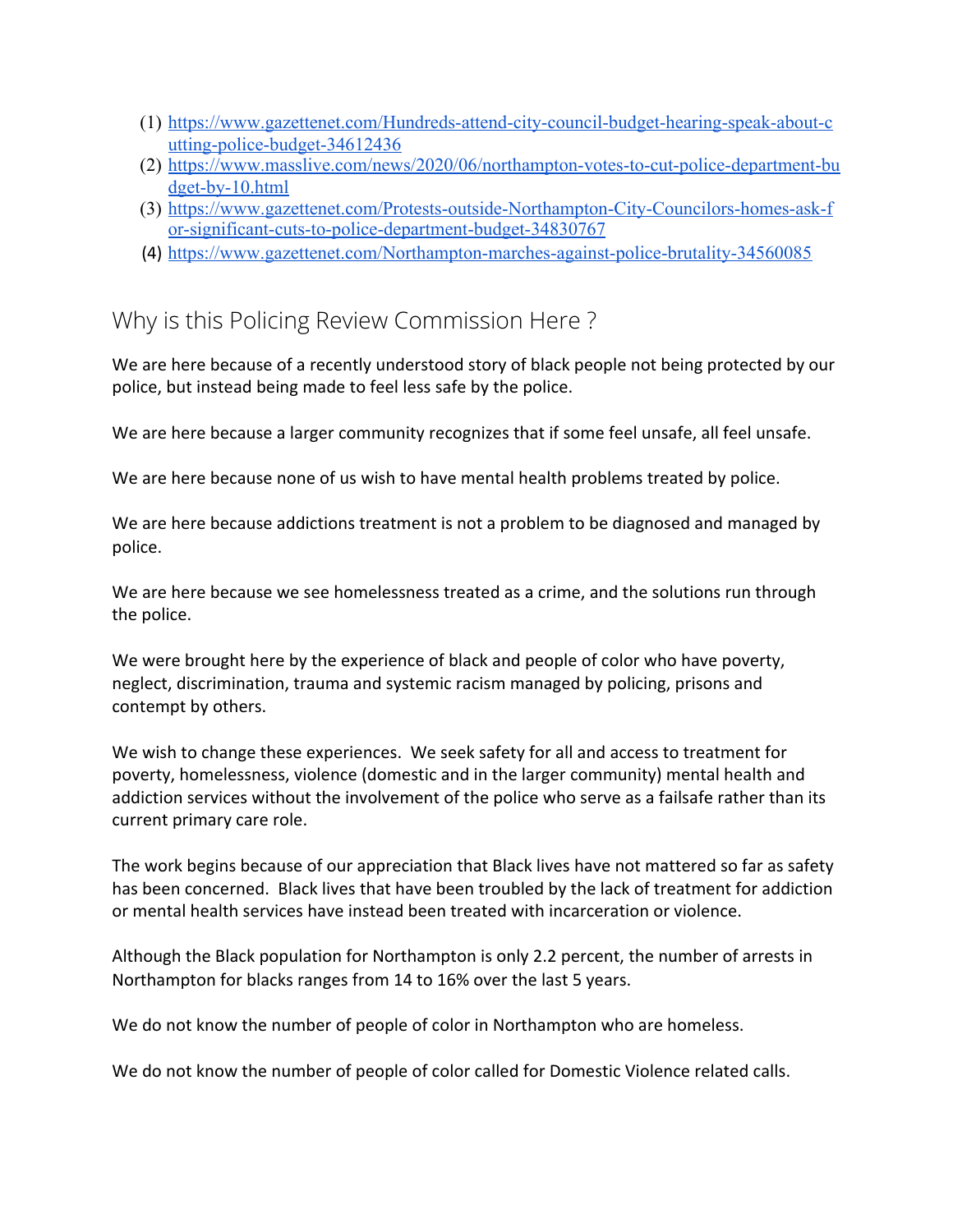#### **What we may know is how each of us would wish to be treated if our own safety was called into question-**

How would we want our child who is experiencing a profound bout of depression to be treated; by police, or by a supportive team of providers?

How would we want our sibling who has been evicted from their apartment to be assisted; by a police officer, or by a case worker who can assist with obtaining alternate housing.

How would we want our child who has been awakened from a drug overdose with naloxone treated, by a forcible ride with the police or with people who can assist in drug treatment?

Black people have a long history of feeling unsafe, unprotected and subject to acts of random violence. So, it is for people who are houseless in Northampton; as well as people who live with mental health disorders or post-traumatic stress disorder; people who experience poverty or interpersonal violence or community violence; people caught in the throes of addiction.

Should police response to all of these vulnerabilities be the answer ? The default? If a community has nothing else to offer - the police become the answer.

The Alternatives for Policing Sub-Committee of the Northampton Policing Commission wishes to offer alternatives to policing as the default solution. We wish to recommend services that would make us all feel more safe, more comfortable. We want to view policing for our public safety rather than as the primary treatment for all of the issues that trouble us.

## <span id="page-4-0"></span>Overview of Alternatives Sub-Committee

The Alternatives to Policing Subcommittee has met during the last three months to examine the experiences of residents within the specific context of Northampton and its various forms of policing. Early on, testimonies from community members and advocates made it clear that negative interactions with police officers in Northampton have a clear impact on the homeless population and those without stable living arrangements.

Testimony highlighted the lack of access to bathrooms and warm water during winter, along with the issue of police officers attending mental health related incidents and other non-criminal incidents on the streets of the city. Based on these public testimonies and additional research on model programs in the United States and Canada, the Alternatives to Policing Subcommittee is concluding that a respondent with no gun would be more appropriate than is dispatch of an armed officer. The Sub-committee will continue its investigation, focusing on incidents of domestic violence, sexual assault, and drug overdoses to document residents' experiences with police responses.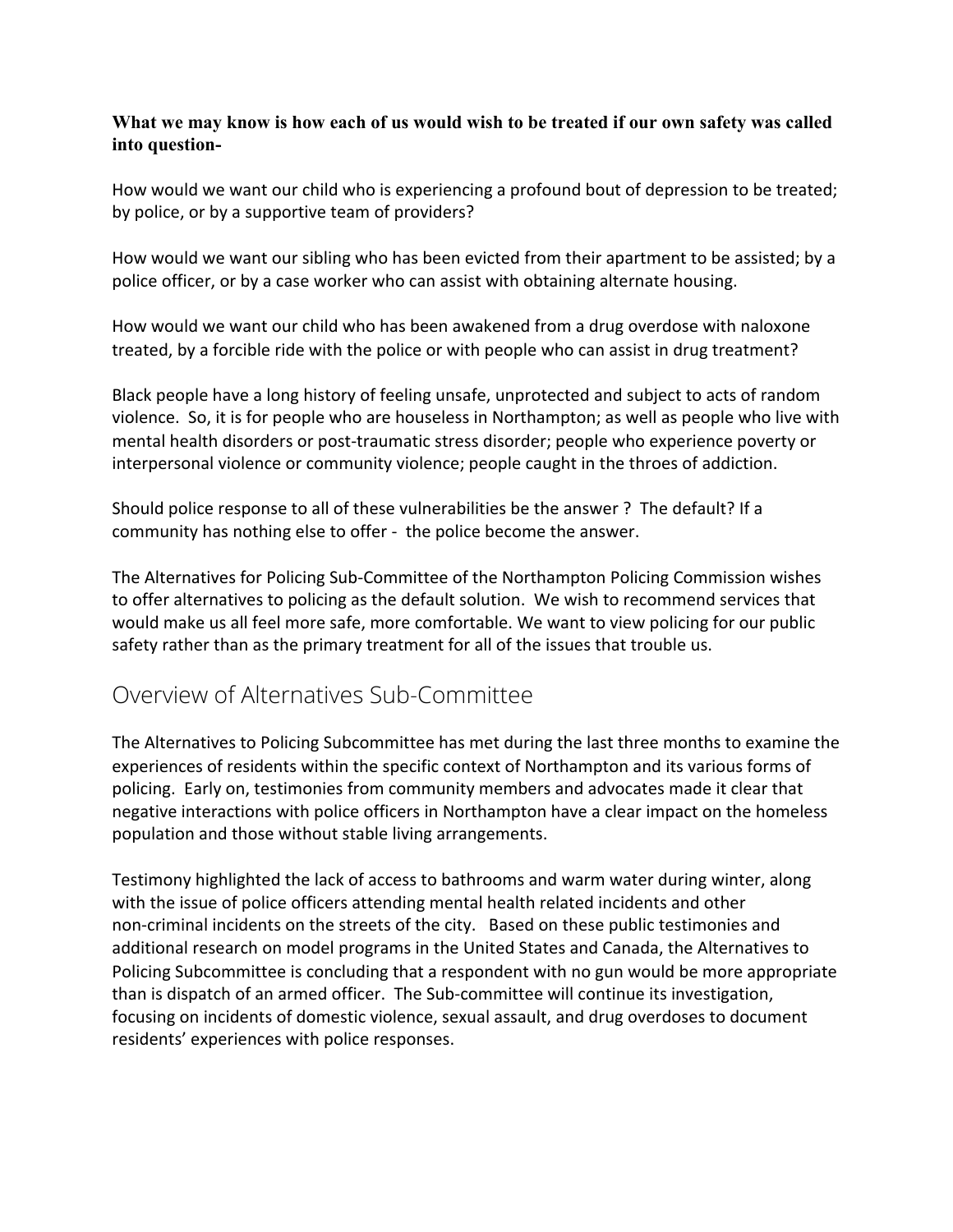The Alternatives to Policing Subcommittee has explored several non-policing response models. These have included:

- Co-respondent models
- Peer-led models
- Use of existing non-police human services in Northampton

To make concrete and sustainable change, we must address the issues underlying the targeting of minorities. Policing should never be used to control others who are powerless in our community, and who may not be in positions of privilege that would allow them to address negative interactions with the police. The successes or failures of any changes made to the current structure of the Northampton Police Department must be measured by the negative or positive impacts in this area.

One of the challenges in this work is the lack of awareness among community members related to their own privilege and position in the community. When the current policing policies and practices have benefitted some groups of people while being harmful to minoritized people, it is critical that those with privilege recognize this dynamic, work proactively to understand it, and partner to change what is historically not working for those without privilege.

This subcommittee has examined these dynamics and is attempting to create options for alternative forms of public safety and public health that ensure that those community residents most affected by policing are not left voiceless. Our investigations have yielded much data on alternative response models that involve the replacement of police presence in street situations that do not require an armed officer with crisis professionals and peers with lived experience of the types of distress that leads to a 911 call. Alternative models of response are the primary focus of this sub-committee's work and its recommendations to the full commission.

 Change in our public safety system will take time. We envision a phased process whereby we put increasing resources into programs that will research, design and implement proactive, data-driven practices that will reduce the scope of policing, focusing on supporting people rather than policing them.

### <span id="page-5-0"></span>Houselessness and Policing

People who live without housing are a great concern for the people in our community. Their lives are unsettled and frequently endangered. They are at risk of starvation, disease, exposure to the elements and worst of all, live at the whim of their larger community.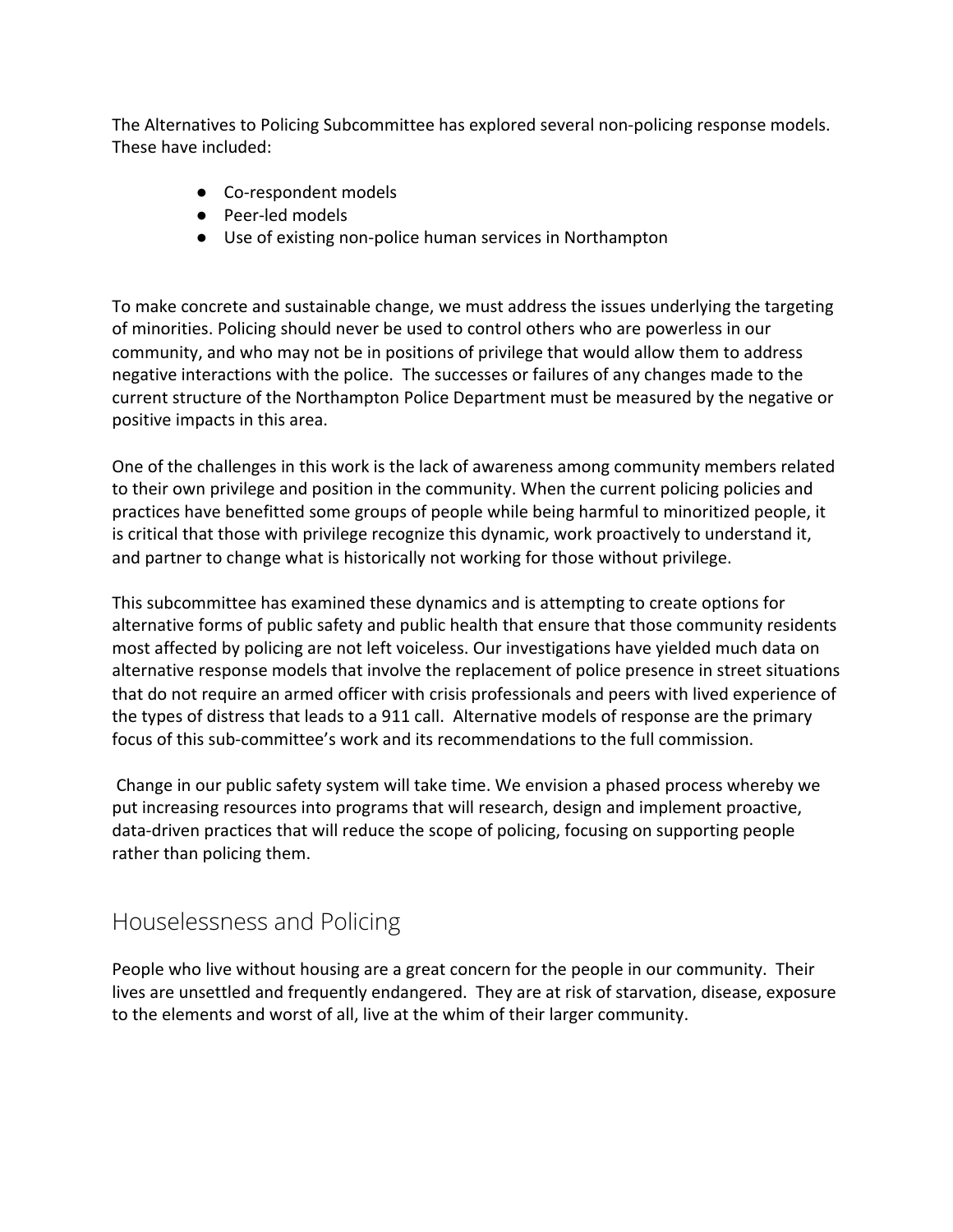There are multiple comorbidities that accompany houselessness.

- Poverty
- Mental health conditions
- Domestic violence
- Substance use
- Past incarceration
- Lack of employment or employability

When these comorbidities persist, it becomes more and more difficult for people to exit the cycle of on-going houselessness.

There are additional, structural barriers that actually promote houselessness:

- Lack of affordable housing
- Income inequality
- Ongoing effects of structural racism

The Police are frequently called on to deal with issues that result from houselessness. The police are called for:

- Agitated behavior
- Concerns about property trespass
- Domestic violence within the homelessness community
- Offensive behavior
- Concerns about safety within the homelessness community

The Policing Commission has heard from several community witnesses to the houseless residents of Northampton. Witnesses inform us that houseless individuals do not feel protected by the police. Instead, they feel endangered by police involvement in their lives while living on the streets.

We are aware that some support services offered to those living on the streets are delivered by the police in partnership with other agencies. We urge development of alternatives to police involvement in providing services to the homeless. What follows are some services & resources that we consider urgently needed in Northampton:

### **The Resilience Hub**

The city needs a *Community Center* where people can gather, learn about services, and access water, showers and storage. (See more detailed description in the "Resilience Hub Report for the City of Northampton")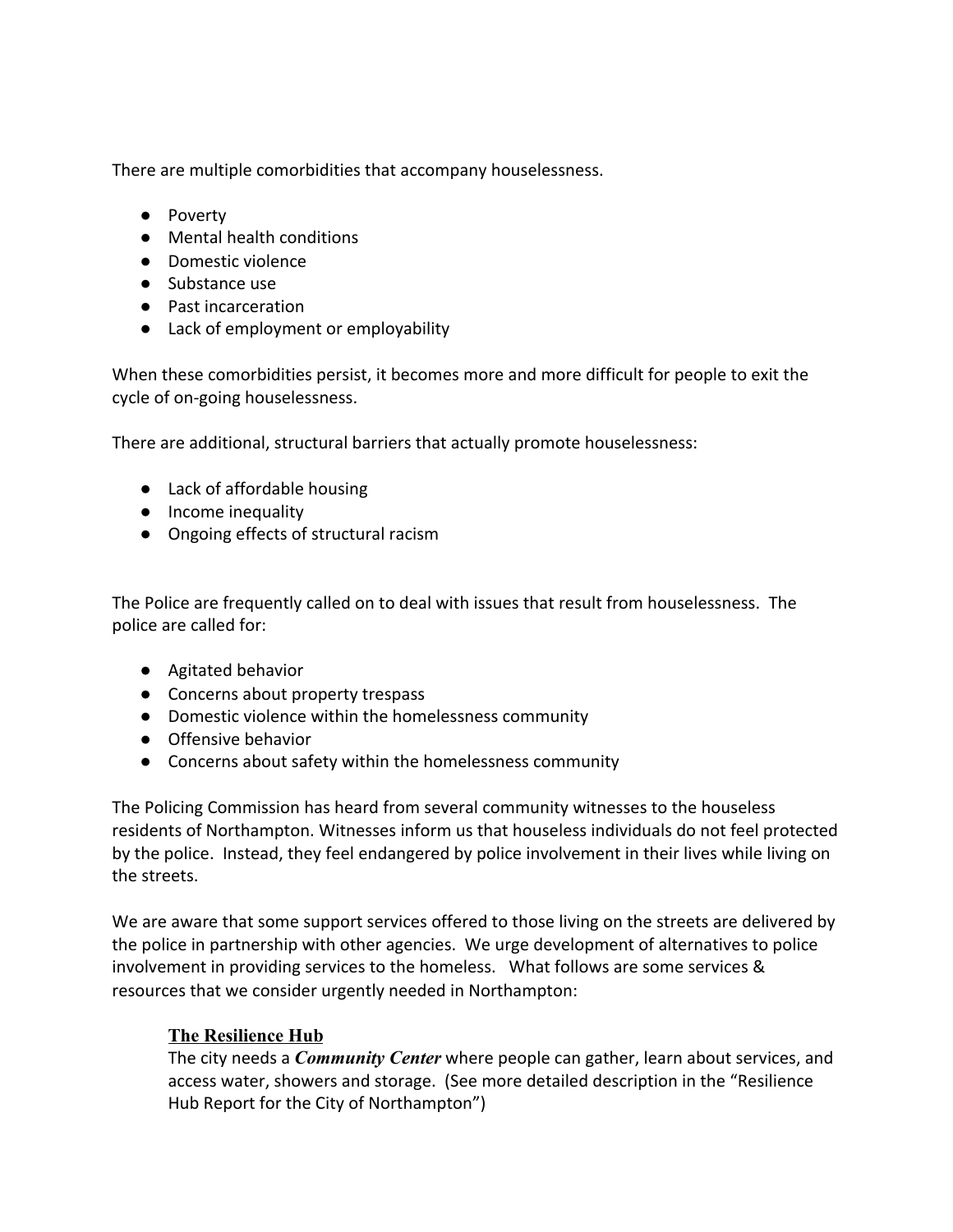#### **Housing First**

Getting people into supportive housing situations reduces their police interactions, time in the correctional system, reduces health care costs and has better outcomes for them as individuals. Recognizing collective accountability for outcomes instead of fixed institutional role.

[https://www.csh.org/wp-content/uploads/2011/12/Report\\_FUFBooklet.pdf](https://www.csh.org/wp-content/uploads/2011/12/Report_FUFBooklet.pdf)

#### **Creation of a structure that facilitates access to housing: An Employed, financially supported staff to coordinate housing options for individuals**

There are currently many organizations that assist with housing related issues. However, the process is complex and exists in many silos (e.g., Tapestry, Recovery Center, ServiceNet, CHD, Hampshire HOPE, Eliot Services). Pamela Schwartz of Western Mass Housing First has spoken with us and has offered recommendations for improvement of coordination among such agencies so that vulnerable individuals in need of housing do not fall between the cracks of the various agencies.

#### **Ongoing community education and engagement about houselessness: Attitudinal change**

The Mayor's Workgroup on Panhandling produced a report with many recommendations for community consideration and engagement, all aimed at supporting people rather than policing them.[https://www.northamptonma.gov/DocumentCenter/View/13414/Mayors-Work-Gro](https://www.northamptonma.gov/DocumentCenter/View/13414/Mayors-Work-Group-on-Panhandling-Study-Report---October-2019-PDF?bidId)

[up-on-Panhandling-Study-Report---October-2019-PDF?bidId](https://www.northamptonma.gov/DocumentCenter/View/13414/Mayors-Work-Group-on-Panhandling-Study-Report---October-2019-PDF?bidId)

Understanding the plight of houseless people in our community may decrease the number of calls for policing, create energy to assist houseless people, and promote a community that supports each other.

Additionally we urge examination of peer organizations that may assist with the housing issue. We advocate that data on houselessness provide statistics on race, ethnicity, and gender.

## <span id="page-7-0"></span>Substance Use & Policing

We believe that any forward direction in policy and funding should include an expansion of "Harm Reduction" programs. This framework should apply not only to resources for houseless individuals but also those who struggle with substance issues. The range of harm reduction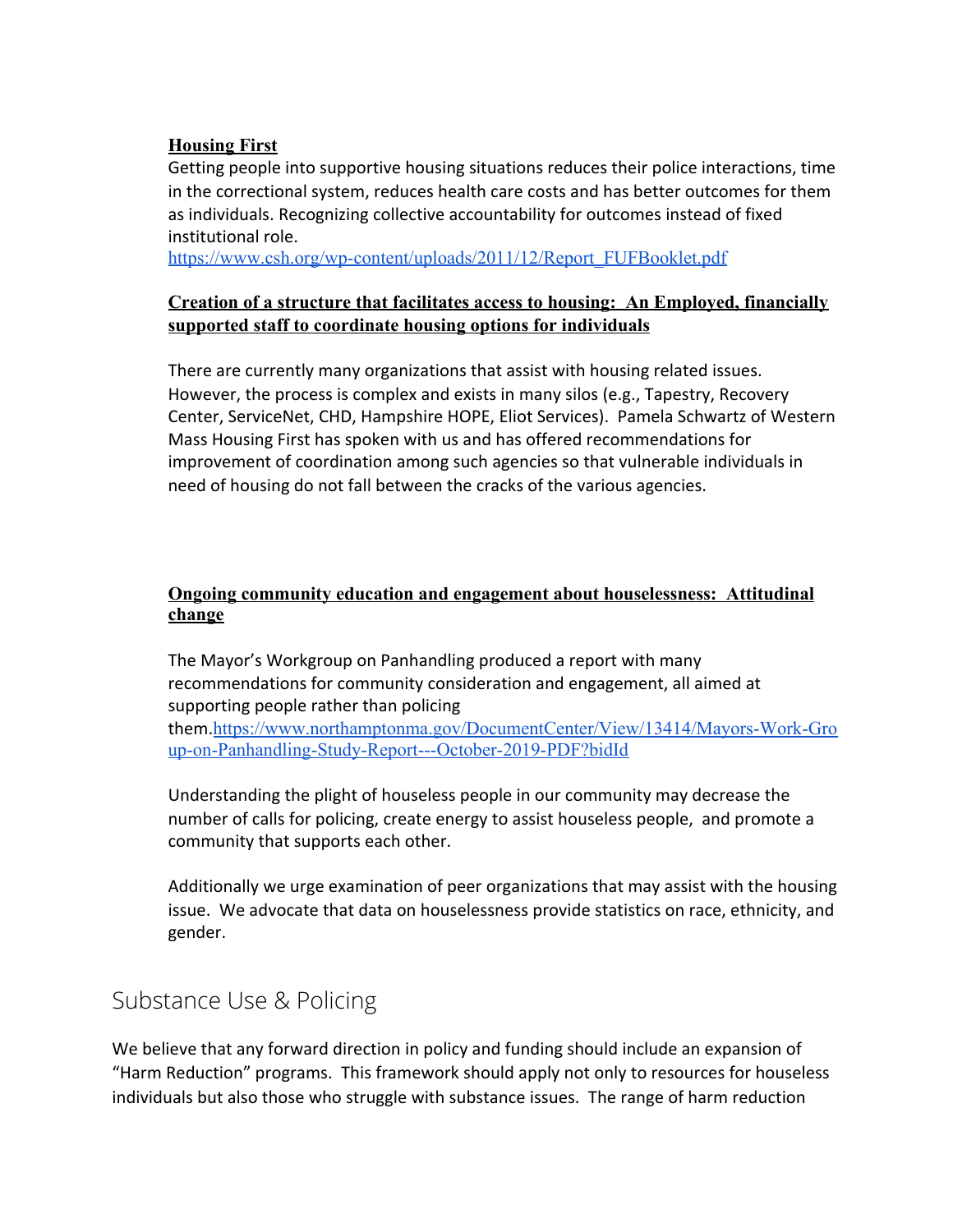approaches to providing needed resources shift the focus from punitive interventions to life-preserving interventions that provide individuals a better platform for their recovery efforts. Failure to attend to the desperation of community residents whose lives are dominated by their daily experience of having to "use" creates cascades of other problems related to housing, health care, mental health care, and food insufficiency. It is also well established in sociology and law enforcement literature that failure to attend to growth in addiction across a community often triggers an upward trend in crime statistics and in populations of houseless community residents.

Already established within the City are programs that follow harm reduction philosophies and practices to respond to risks associated with street drug use. We urge expansion of such programs.

## <span id="page-8-0"></span>Mental Health Calls and Policing:

Despite the evidence of de-escalation training completed by officers of the NPD we believe that police often do not have a useful role in responding to members of the community who are experiencing mental health symptoms. People re-experiencing symptoms of earlier trauma or having heightened mental states are often not comforted by the arrival of an armed police officer in uniform. Based on previous personal experience with police an emotionally dysregulated person with a mental health history may conclude that the arrival of an armed police officer signals the introduction of a total control strategy by an authority figure. When interviewed, people living with severe mental illness (both locally and nationwide) speak of the need for a non-criminalized approach whose goal is to help a person in distress to develop and implement a self-determined crisis management strategy.

Nationwide, one in five (20.6%) of all adults live with a mental health condition (https://www.samhsa.gov/grants/grant-announcements/fg-19-003). According to the same NIMH data, 5.2% of all U.S. adults suffer from severe mental health conditions, typically involving some psychosis. A 2015 report by the Treatment Advocacy Center states that "by all accounts – official and unofficial – a minimum of 1 in 4 fatal police encounters ends the life of an individual with severe mental illness. At this rate, the risk of being killed during a police incident is 16 times greater for individuals with untreated mental illness than for other civilians approached or stopped by officers".

> Treatment Advocacy Center (2015). *Overlooked in the Undercounted: The Role of Mental Illness in Fatal Law Enforcement Encounters.* Office of Research and Public Affairs.

Historically, people with severe mental health symptoms were sent to live in state hospitals such as the Northampton State Hospital. They were joined by other inmates who were deemed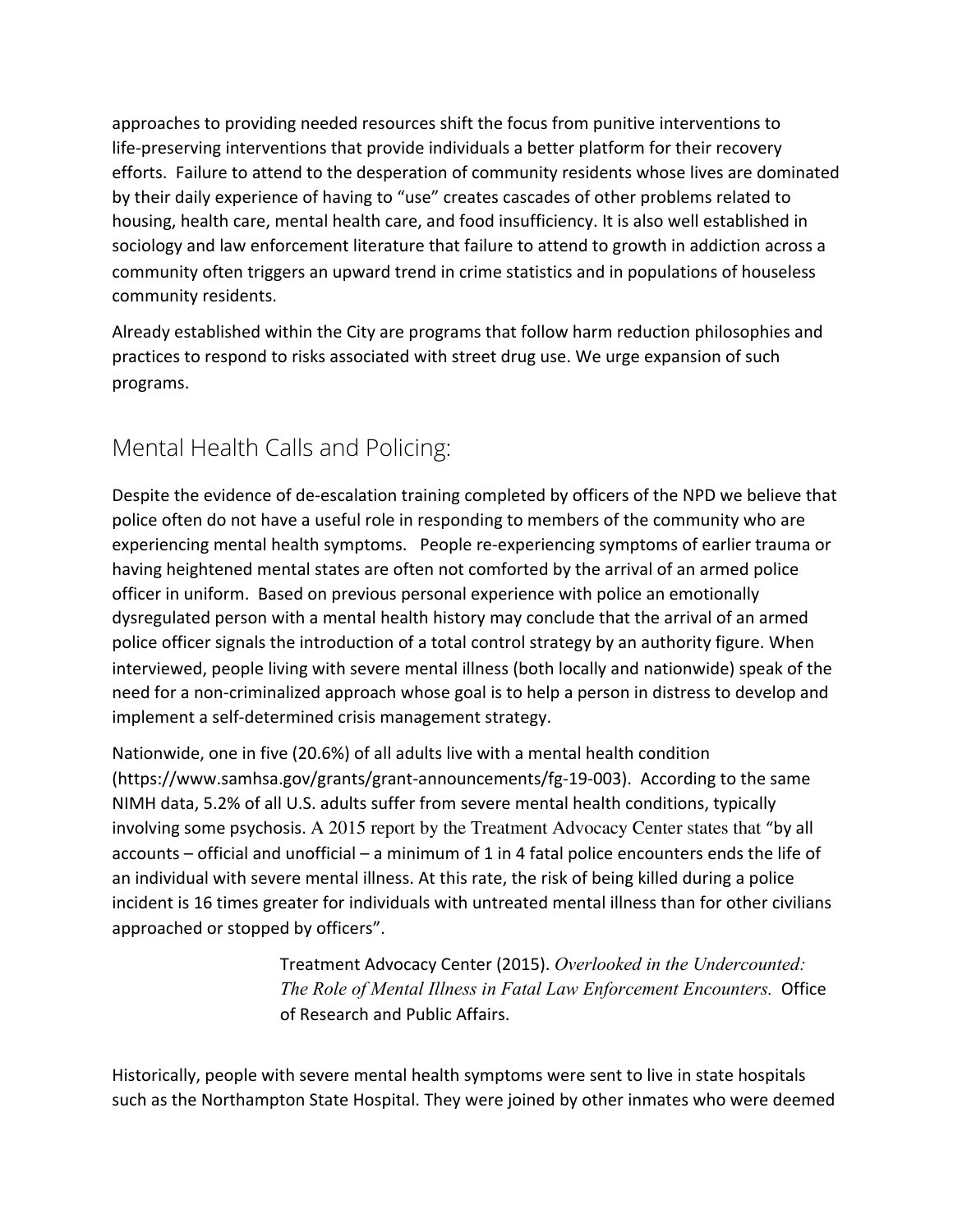difficult for other community members to accept or tolerate. Along with people exhibiting symptoms of mental illness, individuals considered "vagrants" and members of new immigrant populations who appeared non-compliant with dominant cultural norms were not infrequently referred to the state hospitals as well.

Well documented but sometimes forgotten is the history of Northampton as an epicenter of the de-institutionalization movement of the 1960s and 1970s. During the years that Northampton State Hospital and parallel institutions were being emptied in response to vigorous petitions by local human rights advocates, combined with disinvestment in mental health services by the Federal government, Northampton became one of the cities that former inmates of the state hospital adopted as their new home. Though the City has long been home to both disability law advocates and social services advocates, funding and supportive programming to assist ex-patients transitioning to community living has often fallen short. Numbers of community members who previously may have received more regular supportive services are now visible in the community, though distinctly "under the radar" of service organizations. These same individuals who are not connected with housing options, treatment for substance abuse/dependency, or access to primary and specialty health care often have the most frequent exposure to law enforcement.

The continued Federal and state disinvestment from earlier forms of secure funding to meet the needs of many vulnerable populations has created situations in which "under the radar" folks lacking basic resources have become more visible in the community. With this visibility comes discomfort for some who live in more economically privileged conditions. Police have been increasingly called upon to respond to a variety of situations whose resolution could be more sustainability achieved by engagement with housing advocates, peer-led recovery programs, and supportive services for drug and alcohol addiction/dependency, interpersonal violence, child abuse, or mental health conditions.

Our research in the area of policing of people with mental health issues whose presentation in the community precipitates 911 calls has included interviews with local leadership in both mental health and housing alternatives that serve this population. We have also studied model programs existing around the nation. Some have begun recently and some have experience extended back several decades. We call for city planning initiatives in the following areas:

1) *Development of a peer responder model.* As Sean Donovan of Western MA Recovery Learning Center (WMRLC) noted in his public comments to this Commission, "police are more equipped to deal with violence but are also often the cause of it." When armed and uniformed police approach a distraught person in mental health crisis, an internalized trauma response may escalate in both the community resident and the police officer. Instead of the desired de-escalation, the community resident may become more emotionally dysregulated, even to the extent that at the police officer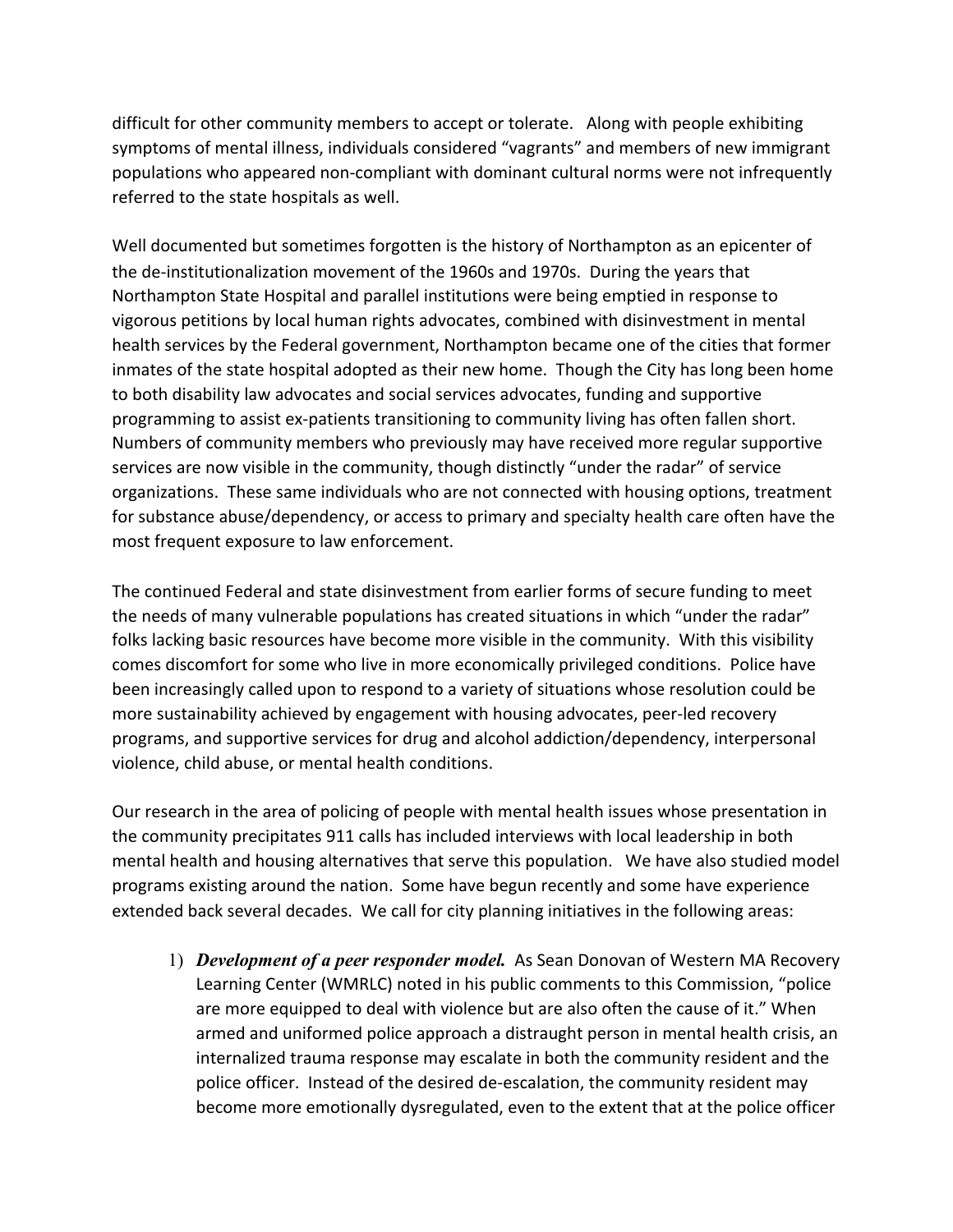may consider taking control of the situation by taking the resident into custody for transport to a medical facility, or worse arrest for non-criminal behavior.

There are innovative models of response and de-escalation involving the use of peers, who are individuals having lived experience whose wisdom and experience can be effective in helping and connecting with individuals in crisis. Peers can work independently or can work in collaboration with professionals. The Recovery Learning Community is a nationally recognized program of peer services.

2) *Expansion of existing peer respite programming.* Currently, Afiya in Northampton (affiliated with WMRLC) strives to provide a safe space in which each person can find the balance and support needed to turn what is so often referred to as a 'crisis' into a learning and growth opportunity. The Afiya house is located in a residential neighborhood and is central to a variety of community resources. It is available to anyone ages 18 and older who is experiencing distress and feels they would benefit from being in a short-term, 24-hour peer-supported environment with others who have 'been there.' Typical stays at Afiya range from one to seven days. The majority of staff and guests at Afiya identify as having lived experience that may include: extreme emotional or altered states, psychiatric diagnoses, trauma histories, living without a home, challenges in navigating the mental health and other public systems, or living with an addiction.

Another peer led and inspired resource is a program model called "The Living Room". Similar to a peer respite, The Living Room programs offer daytime support to people needing emotional support and particularly those with housing challenges. The qualities of each program are specific to their own communities. There are Living Room Programs in Greenfield, Springfield and Framingham supported by the Department of Mental Health. We urge expansion of funding for peer respite programming as well as development of daytime supportive and non-stigmatizing indoor environments for people who are unhoused or feeling vulnerable on the streets.

3) *Education for the public on the value of non-violent and de-escalating approaches such as emotional CPR*. A number of community members who have commented verbally before this Commission or have submitted written comments emphasize the need to engage the wider community in the provision of public safety. Such comments have been made by individuals critical of armed policing responses to non-criminal calls and also from individuals who are unequivocally supportive of the NPD. WMRLC and National Empowerment Center are peer-led organizations that are equipped to offer training for anyone interested in increasing their skills in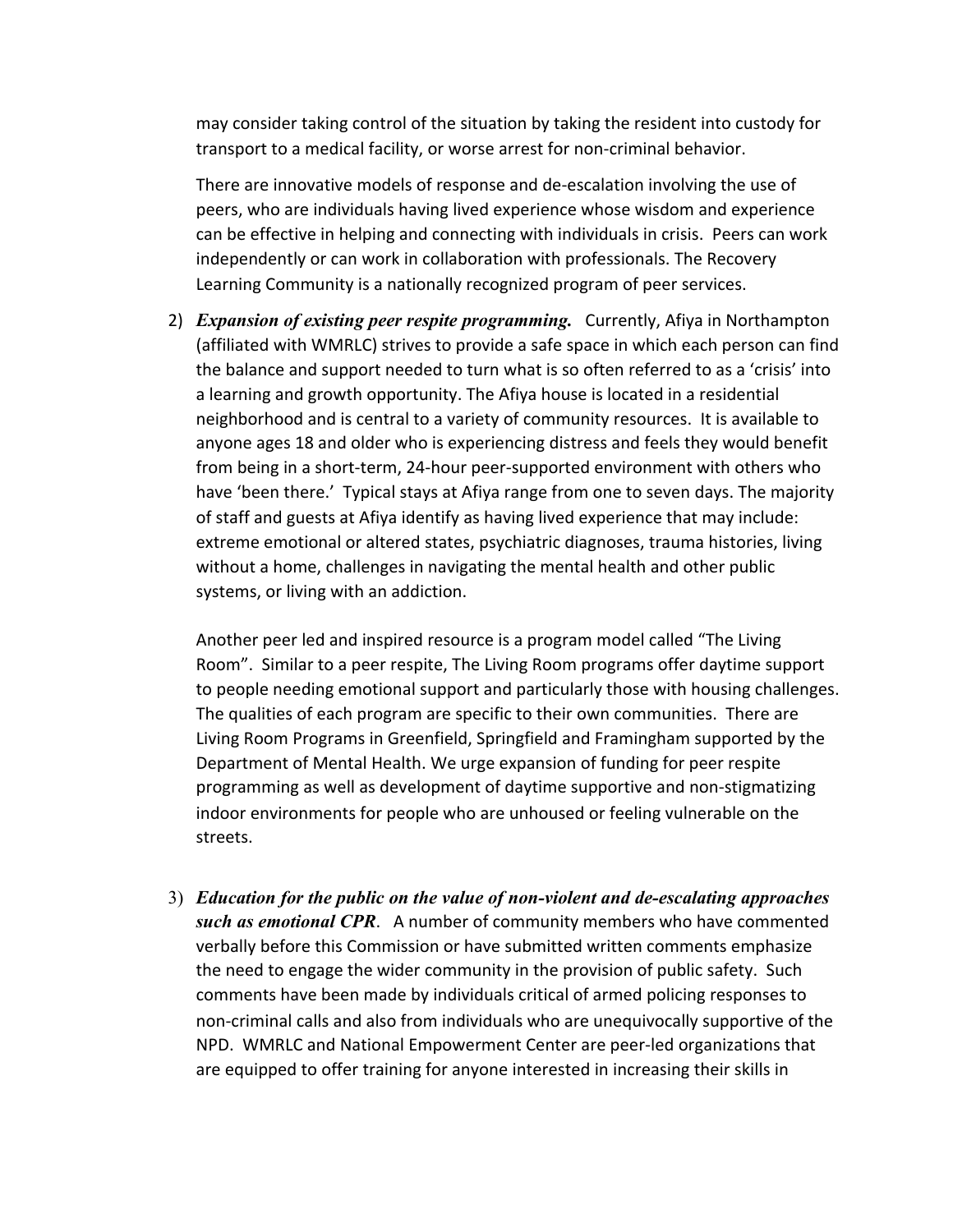assisting others through emotional crises. These trainings should be contracted for and offered to interested individuals in the Northampton community. <https://emotional-cpr.org/downloads/eCPR-FactSheet-2.pdf>

### *4) Harm reduction and housing programs to address the problem of people on the streets with active substance use issues and co-occurring mental health issues*

As elaborated above, harm reduction programming is founded on human rights principles. Specifically any housing, food, or addiction treatment is organized around the belief that all community residents should have access to housing, food, and treatment regardless of the current relationship with substances. Such programs do not require full abstinence or full sobriety. To reiterate here, we urge expansion of such programming in Northampton.

## <span id="page-11-0"></span>Data to support our recommendations for new responses to mental health crises

Members of the Commission have investigated model programs around the United States in which community volunteers, in tandem with nursing, social work, and emergency medical resources have developed non-police-guided responses to situations involving mental health crises, substance abuse, and housing needs.

*Crisis Assistance Helping Out on the Streets* (CAHOOTS) program founded in Eugene, Oregon thirty years ago is a mobile crisis intervention program staffed by White Bird Clinic personnel that uses City of Eugene vehicles. The budget is through the Eugene Police Department and the program is well embedded in the community. CAHOOTS is dispatched on EPD's service channel and calls are triaged through the Central Lane Communication Center. Each van is staffed with a medic (nurse or EMT) and an experienced crisis worker. Last year CAHOOTS responded to nearly 24,000 calls. Only 300 of these calls necessitated a call for police back-up. CAHOOTS diverts 5 – 8 % of calls from the Eugene Police Department. <https://www.eugene-or.gov/4508/CAHOOTS>

*Correct Crisis Intervention Today* (CCIT-NYC) has established a community-based model adapted from the Cahoots model in Eugene, Oregon. CCIT is a broad-based coalition of civil rights and human service organizations, people with lived experience with mental health crises, family members, and other advocates, all of whom work together with a mission to reform the City's response to mental health crises using a trauma-informed lens.

<http://www.ccitnyc.org/>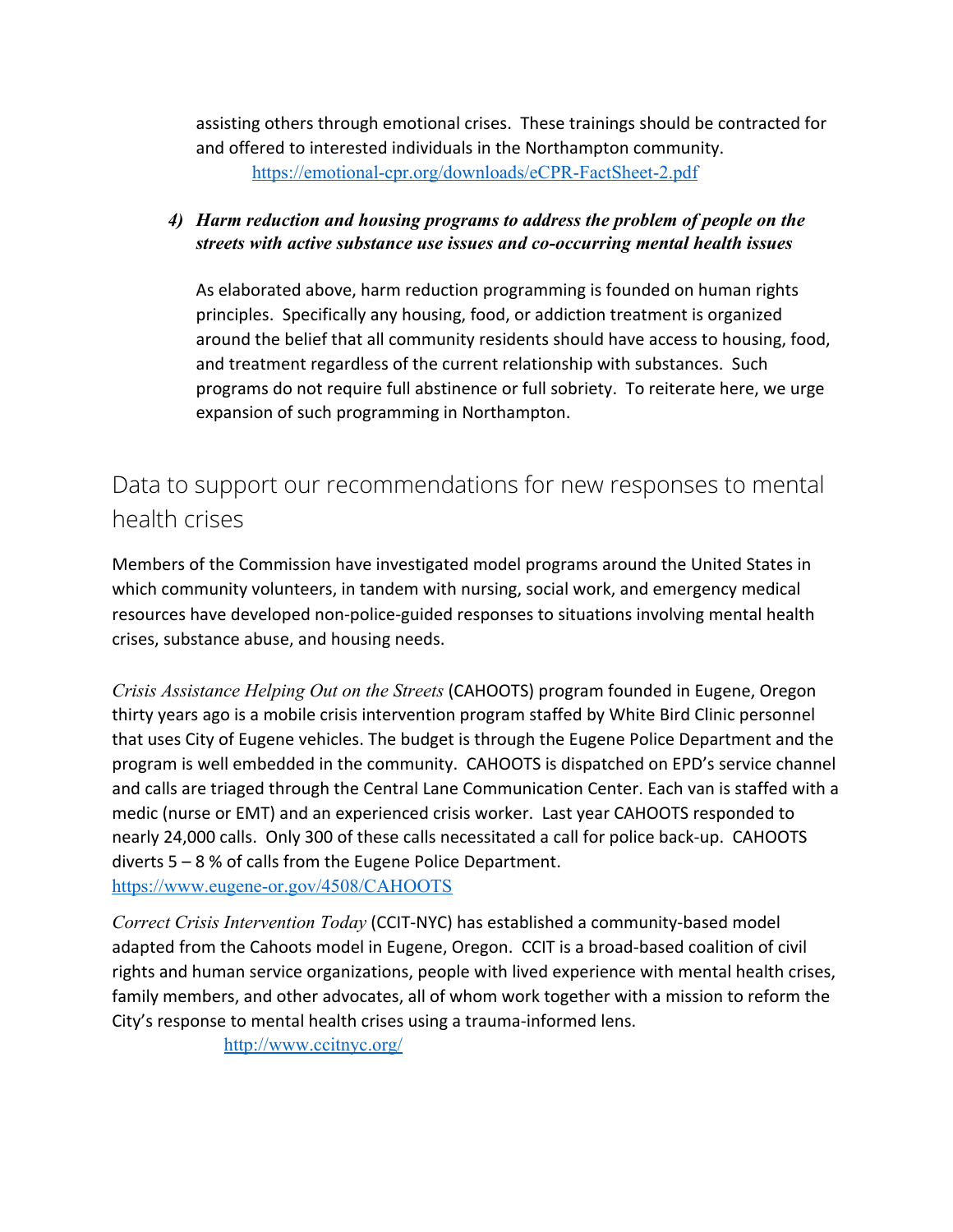*Mental Health First-Sacramento* (MH First – Sacramento, CA) founded in January 2020 by a psychiatric nurse who continues to work in emergency medicine is a response that functions out of an equipped van donated by the city's Harm Reduction Program. According the program's website, MHF-Sacramento's "purpose is to interrupt and eliminate the need for law enforcement in mental health crisis first response by providing mobile peer support, de-escalation assistance, and non-punitive and life-affirming interventions, therefore decriminalizing emotional and psychological crises and decreasing the stigma around mental health, substance use, and domestic violence, while also addressing their root causes: white supremacy, capitalism, and colonialism". <https://www.antipoliceterrorproject.org/mh-first-sac>

*Mental Health First - Oakland* (MH First - Oakland), formed during August, 2020 and modelled after the MH-Sacramento program, this new non-police dispatch uses cutting edge interventions to de-escalate non-criminal community situations and to connect program recipients with appropriate follow-up services. The core team of approximately 12 volunteers is staffed with impacted community members, and medical and mental health professionals. In addition to the core team, there are  $\sim$  20 additional back-up volunteers. The response teams work overnight every Friday and Saturday night, when most mental health crisis services are not immediately available. The goal of MH First is to respond to mental health crises including, but not limited to, psychiatric emergencies, substance use support, and domestic violence situations that require victim extraction. Though the program is relatively new, its staffing and its advisory board includes some luminaries, such as Patrisse Cullors, who have long and tirelessly been involved in "promoting law enforcement accountability across the world while focusing on addressing trauma and building on the resilience and health of the communities most affected" .

<https://www.antipoliceterrorproject.org/blog-entire/aptp-launches-mh-first-oakland>

## <span id="page-12-0"></span>Domestic Violence and Sexual Assault

The movement to take domestic violence and sexual assault seriously, to not dismiss it as a personal and private matter, has made important steps forward in the rights of women and all people subjected to this violence.

The work of the many local organizations that provide counseling, support and shelter for those subject to abuse is essential. The Northampton Police Department's work with these organizations through the [Domestic Violence Intervention Project](https://www.northamptonpd.com/other-resources/domestic-violence.html) and its on-site civilian advocates provide an important resource that is helpful to some of those subjected to abuse. Removing the person who is using violence from a person's life stops that violence while they are detained.

However, police involvement can also add to the trauma, and many do not feel safe reporting the violence at all. A national [survey from the ACLU in 2015](https://www.aclu.org/sites/default/files/field_document/2015.10.20_report_-_responses_from_the_field.pdf) indicated that 88% of people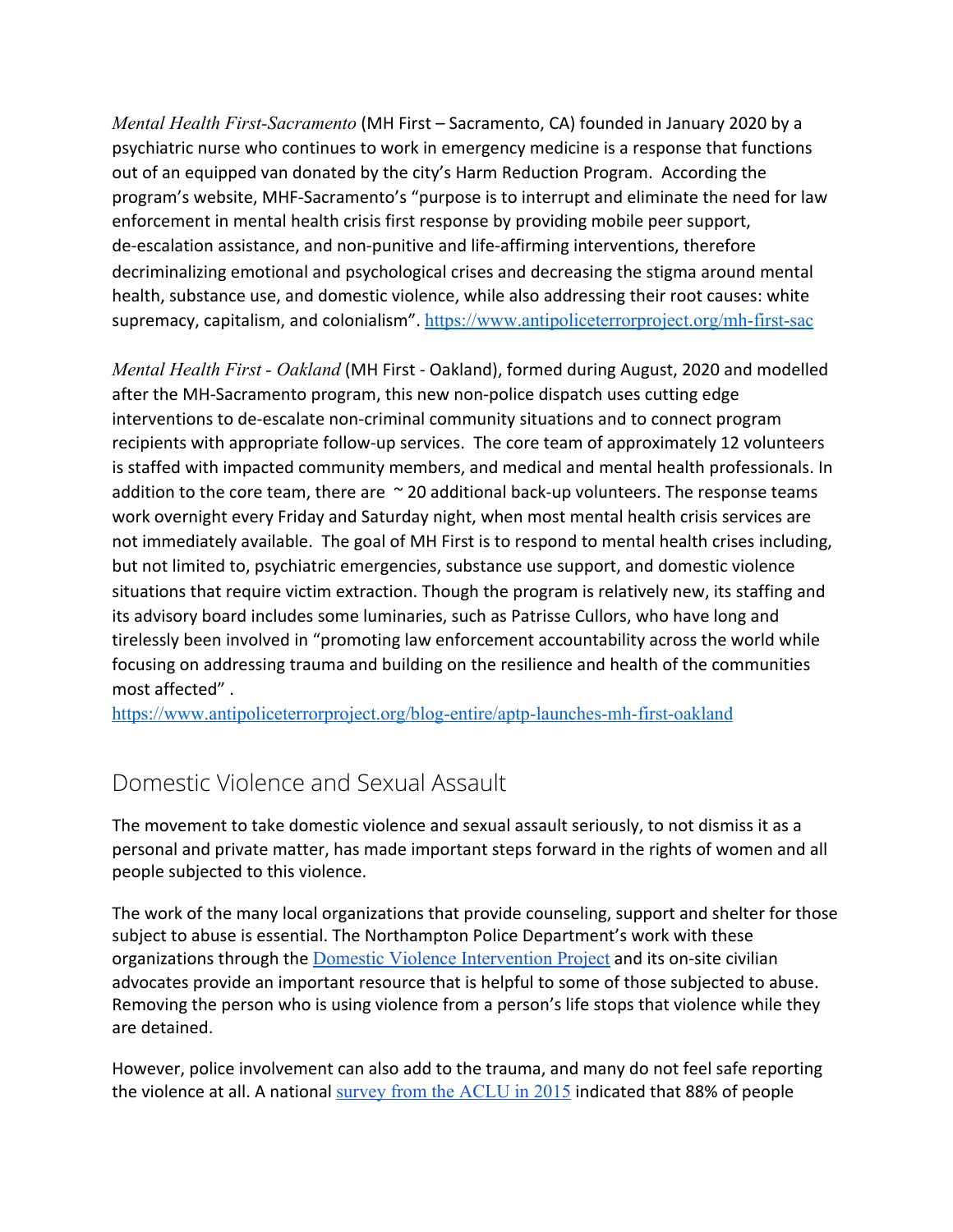working in the field reported that police "sometimes" or "often" do not believe survivors or blamed survivors for the violence, and that 55% said that police bias in this area against particular groups of people was a problem in their community. More than half reported anti-Black, anti-immigrant, anti-Muslim, and anti-LGBTQ attitudes among responding officers.

This past June, 45 sexual assault and domestic violence state coalitions, including [Jane Doe Inc.](https://janedoe.org/) (the Massachusetts Coalition Against Sexual Assault and Domestic Violence), [issued a statement](https://vtnetwork.org/in-the-news-moment-of-truth/) recognizing the ways in which the movement has repeatedly failed Black, Indigenous, and people of color (BIPOC) survivors, leaders, organizations, and movements, by choosing an increasing reliance on the criminal legal system as the primary approach to domestic violence rather than community-based solutions that support healing and liberation. State and federal policy has in many cases required these organizations to work with the criminal legal system in order to obtain funding.

There is little to no evidence that the criminalization deters intimate partner violence. Prison sentences subject those who use violence to more violence. The criminal system holds people accountable by shaming them. Shame and punishment does not deter violence, but instead can be a powerful stimulus of violence ([James Gilligan, Preventing Violence](https://www.google.com/search?q=James%20Gilligan,%20Preventing%20Violence,%202001), 2001).

Even though they want the violence to stop, those subjected to it are very wary of involving the criminal legal system in their lives because of the negative impact that it has economically and the lack of control many feel once the criminal process starts. [Mandatory arrest policies and](http://www.ncdsv.org/Natl-LGBTQ-DV-CBLC_There%27s+No+One+I+Can+Trust_2016.pdf) [no-drop prosecutions can cause harm](http://www.ncdsv.org/Natl-LGBTQ-DV-CBLC_There%27s+No+One+I+Can+Trust_2016.pdf), as those subjected to violence can be forced to testify and are punished for not testifying or for inconsistent statements. More than half of victims of nonfatal abuse never report it to the police. People are less likely to seek assistance due to these policies, out of fear of losing their children, their job, or of conflicts with the immigration system, for example. What alternative crisis response services could be provided so that the half who do not report the violence they are subjected to can find a way to end that violence?

We envision an alternate path, where those subjected to violence can make decisions about how, and how much to involve the criminal legal system. We envision prioritizing economic support and employment resources, supporting restorative and community-based justice programs, and funding primary prevention to stop the harm before it occurs. For decades, policy has focused on heavy investment in the criminal legal system, and we can't know what is possible until we shift resources and funding to systems that are not part of that system.

The most effective examples of violence prevention have arisen in communities of color who have designed practices built on their cultural traditions, and developed a strong community process, rather than a professionalized or client model, with a clear separation from the carceral system. These are not one-size-fits-all approaches, and instead require engaging these many communities to develop their own approaches.

There are several proposed approaches to violence prevention.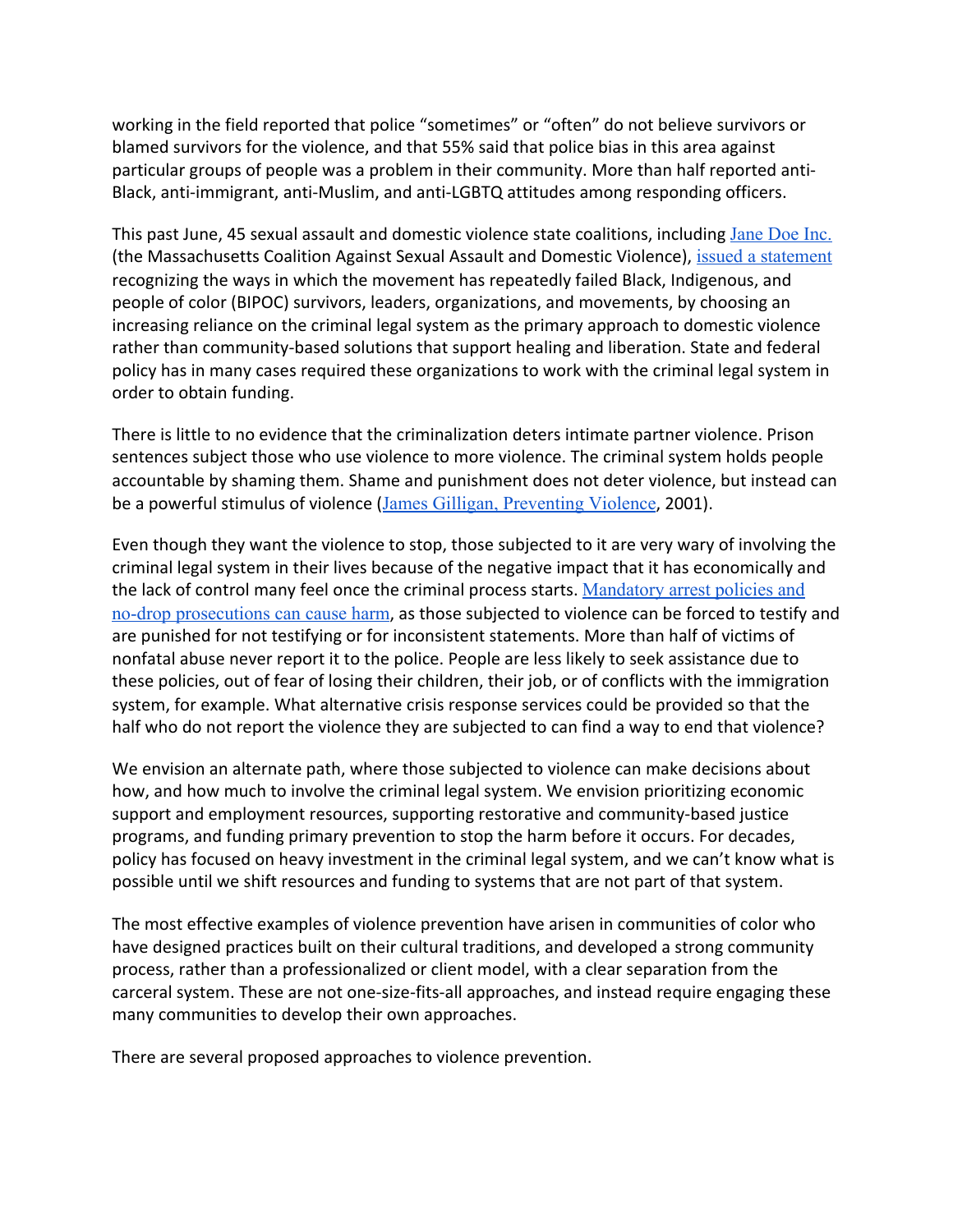*An economic approach.* At present, few policy dollars are allocated to programs and policy that reduce the risk of intimate partner violence.

Money and resources provided directly to those subjected to abuse will allow them to make decisions to remove themselves from abusive situations. Both conditional and unconditional payments have shown results. Massachusetts law provides employees who have been subjected to abuse up to 15 days of leave, but losing out on that income may mean people do not use this. Domestic abuse is one of the leading causes of homelessness for women. Securing stable housing can become difficult, due to an eviction history brought on by the abuse, or damage to one's credit by an abuser.

Male unemployment is strongly correlated with domestic abuse. Providing supportive training and employment resources could reduce violence. In addition to a preventative approach, minimizing intervening in such a way that the abuser is put at unnecessary risk of losing their job should be a policy in these cases. If a person is arrested and misses a shift at work when they are already in a shaky economic or work situation, this creates another experience of loss of responsible power over one's life. If financial penalties are then imposed in these situations the person is pushed further into economic instability.

Ultimately, we must provide resources to all who struggle economically, not just those subjected to abuse.

*A public health approach.* We suggest funding programs that reduce adverse childhood experiences (ACE), and work with people who have experienced them. Examine the reasons why people desire to have power & control over others. Those who use violence have often experienced trauma themselves, which undermines a person's sense of control. We need to understand the connection between intimate partner violence and the violence that is done to men and boys by the correctional system, racism, and by wealth inequality and poverty. See [Healing Together: Shifting Approaches to End Intimate Partner Violence](https://www.policylink.org/sites/default/files/pl_report_healing_FINAL_10-18-19.pdf).

Holding those who use violence accountable for their actions and creating supportive environments for them will do much more to stop violence than punishment. Some examples are [Circles of Support and Accountability \(CoSA\)](https://humanservices.vermont.gov/highlighting-promising-practice/circles-support-and-accountability-cosa-and-restorative-justice), a successful program in Vermont. The [Strength at Home Men's Program \(SAH-M\)](https://crimesolutions.ojp.gov/ratedprograms/653) works with current and ex-military members who have subjected a partner to intimate partner violence.

Support for community-based justice circles may look different than the traditional model of engaging non-profits to provide services to clients. Instead, providing spaces, food, childcare and transportation to create safe spaces for support may be the most effective.

Provide support for [Safe Passage's primary prevention education and training workshops](https://safepass.org/educate/) held in area schools.

*A decriminalized approach.* Serious, repeat offenders must be prevented from continuing to harm. A focused deterrence approach has been shown to be effective for these offenders,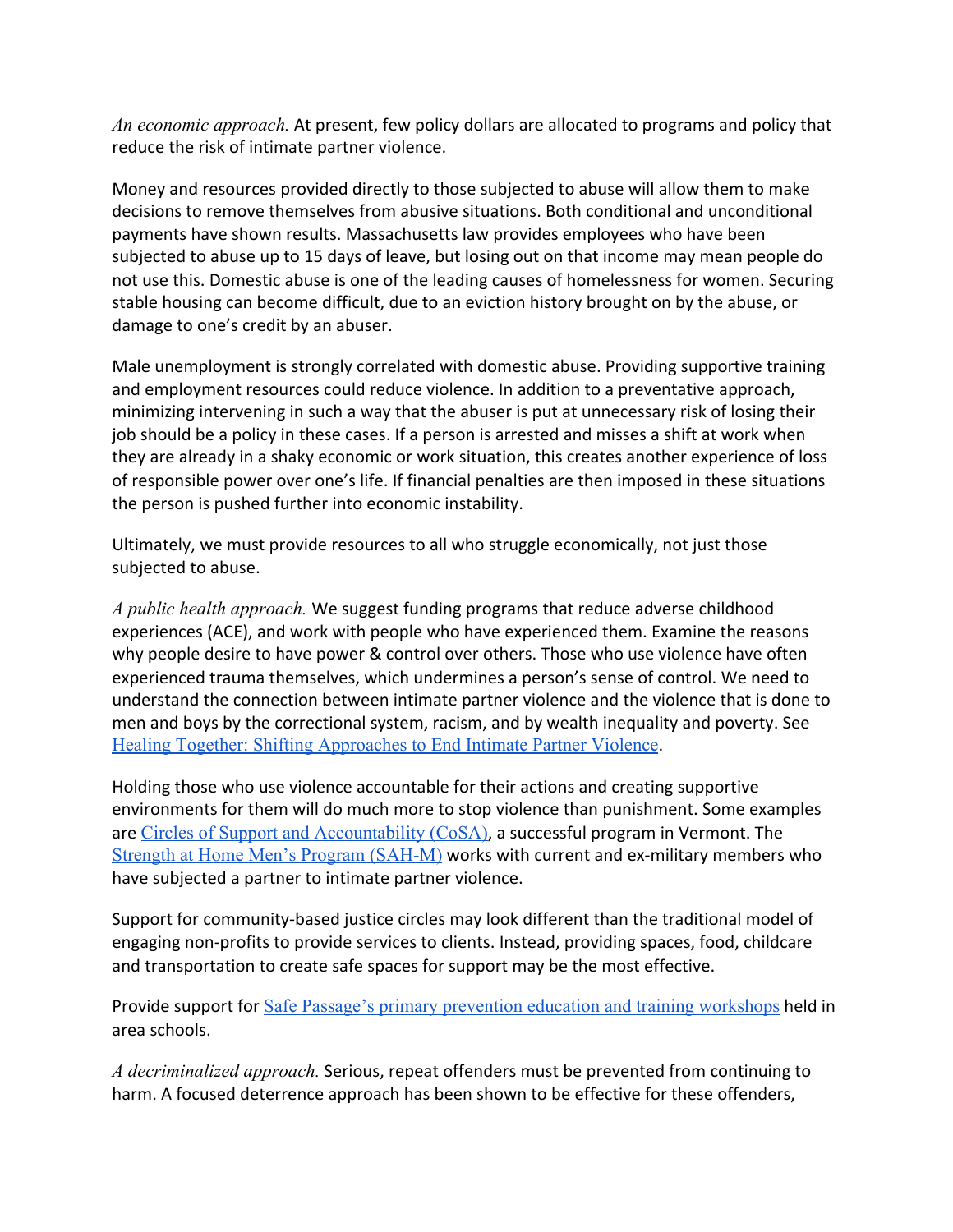along with non-police advocates working with people subjected to abuse to ensure that interventions would not jeopardize their safety and would serve their needs.

Restorative justice programs are often not allowed specifically for domestic violence, if state funded. A restorative justice program that is driven by and centered on those subjected to abuse, and where the person who used violence accepts responsibility for the harm as described by the victim, should be explored. In order for these programs to feel safe to those subjected to abuse, they must be able to decide the level of involvement by the criminal legal system. A clear separation must be made between these programs and the police. See "[Opportunities and Pitfalls: Facing the Restorative Justice Movement](https://drive.google.com/file/d/1kE7anHpLf96r1POoY_mFTTAeeZECkrrf/view?fbclid=IwAR0Z3HK9z7IkBIed_Gv_Rkj618wGJepb4IpgLPtgS2KaTCB1001q_skrHlo)".

Multiple levels of intervention are needed, starting with restorative dialogue and moving up to punitive approaches if necessary. If incarceration is needed, steps must be taken to reduce the trauma of incarceration.

## <span id="page-15-0"></span>Further work to discern alternatives to policing domestic violence

We have many more people to talk to in order to better understand the current system and the legal framework that the current organizations are working within. Organizations include [Safe](https://safepass.org/) [Passage](https://safepass.org/), the [Center for Women and Communities](https://www.umass.edu/cwc/), [Womanshelter/Compañeras](https://www.womanshelter.org/), the [New](http://www.nelcwit.org/) [England Learning Center For Women In Transition \(NELCWIT\)](http://www.nelcwit.org/) and the Northampton Police Department. The local [Men's Resource Center](https://www.mensresourcecenter.org/) (site not updated since 2006) was a partner in the Domestic Violence Intervention Project. We need to do more research on sexual assault, and on the factor that race play in this issue here in Northampton.

What alternative crisis response services would provide alternatives to a police response that more people would use? Domestic violence response is one of the most dangerous responses for the police. How do we reconcile that with alternative crisis responses? Is that because of the inherent escalation from a police response?

### <span id="page-15-1"></span>References & resources

- "[Preventing Violence](https://www.google.com/search?q=James%20Gilligan,%20Preventing%20Violence,%202001)", by James Gilligan, 2001.
- "[Decriminalizing Domestic Violence: A Balanced Policy Approach to Intimate Partner](https://www.google.com/search?q=Decriminalizing+Domestic+Violence%3A+A+Balanced+Policy+Approach+to+Intimate+Partner+Violence) [Violence](https://www.google.com/search?q=Decriminalizing+Domestic+Violence%3A+A+Balanced+Policy+Approach+to+Intimate+Partner+Violence)", by Leigh Goodmark, 2018.
- "[A Reckoning Inside the Domestic-Violence Movement](https://www.thenation.com/article/society/domestic-violence-police/)", by Zoe Carpenter, The Nation, October 2020.
- "[There's no one I can trust: The impact of mandatory reporting on the help-seeking and](http://www.ncdsv.org/Natl-LGBTQ-DV-CBLC_There%27s+No+One+I+Can+Trust_2016.pdf) [well-being of domestic violence survivors.](http://www.ncdsv.org/Natl-LGBTQ-DV-CBLC_There%27s+No+One+I+Can+Trust_2016.pdf)" A report of the National LGBTQ DV Capacity Building Learning Center. Seattle, WA, Lippy, C., Burk, C., & Hobart, M., 2016.
- "[Domestic Violence Law Enforcement Guidelines 2017](https://www.mass.gov/doc/2017-domestic-violence-law-enforcement-guidelines/download)", The Commonwealth of Massachusetts Executive Office of Public Safety & Security, 2017.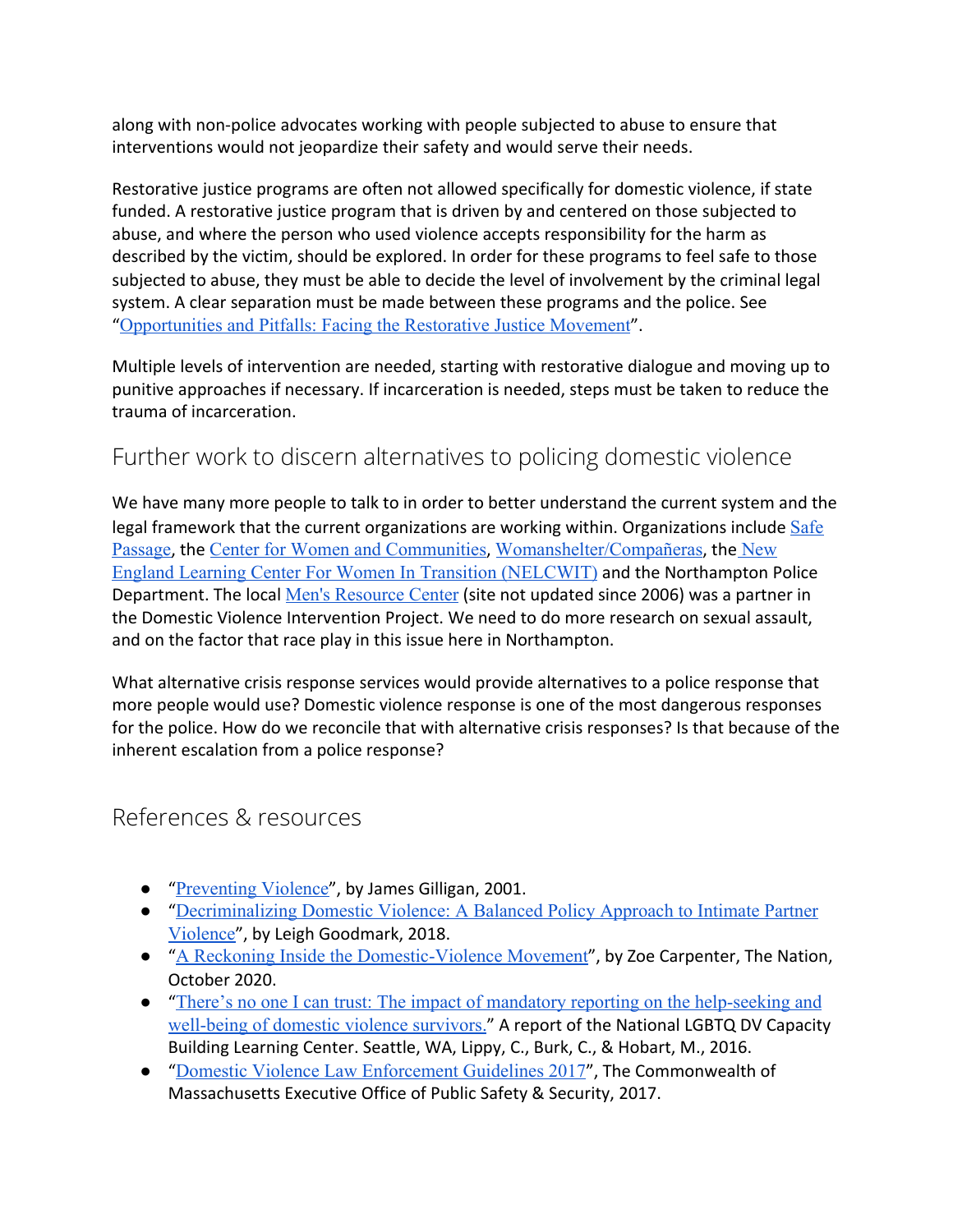- "[Massachusetts General Laws, Part 2, Title 3, Chapter 209A: Abuse Prevention](https://malegislature.gov/Laws/GeneralLaws/PartII/TitleIII/Chapter209A)", retrieved 2020. Section 6 focuses on the powers and obligations of police.
- "[Northampton Police Department: Administration & Operations Manual, Policy:](https://northamptonpd.com/administration/policies-and-procedures/138-o211-domestic-violence/file.html) [Domestic Violence](https://northamptonpd.com/administration/policies-and-procedures/138-o211-domestic-violence/file.html)", amended 2018.
- "[Domestic Violence Intervention Project](https://www.northamptonpd.com/other-resources/domestic-violence.html)", Northampton Police Department, retrieved 2020.
- "[Responses from the Field: Sexual Assault, Domestic Violence, and Policing](https://www.aclu.org/sites/default/files/field_document/2015.10.20_report_-_responses_from_the_field.pdf)", ACLU, 2015.
- "[Creative Interventions Toolkit: A Practical Guide to Stop Interpersonal Violence](http://www.creative-interventions.org/tools/toolkit/)", Creative Interventions, 2012.
- "[Survived and Punished](https://survivedandpunished.org/)", a national coalition that includes survivors, organizers, victim advocates, legal advocates and attorneys, policy experts, scholars, and currently and formerly incarcerated people. S&P organizes to de-criminalize efforts to survive domestic and sexual violence, support and free criminalized survivors, and abolish gender violence, policing, prisons, and deportations.
- "[TransformHarm.org](https://transformharm.org/)", a resource hub about ending violence. The site offers an introduction to transformative justice.
- <span id="page-16-0"></span>● "[Interrupting Criminalization Factsheet](https://static1.squarespace.com/static/5ee39ec764dbd7179cf1243c/t/5f9c405569362b211c3bcc8d/1604075605257/DEFUND+%26+DVAM.pdf)" contains references and statistics around the effectiveness of a police response to domestic violence.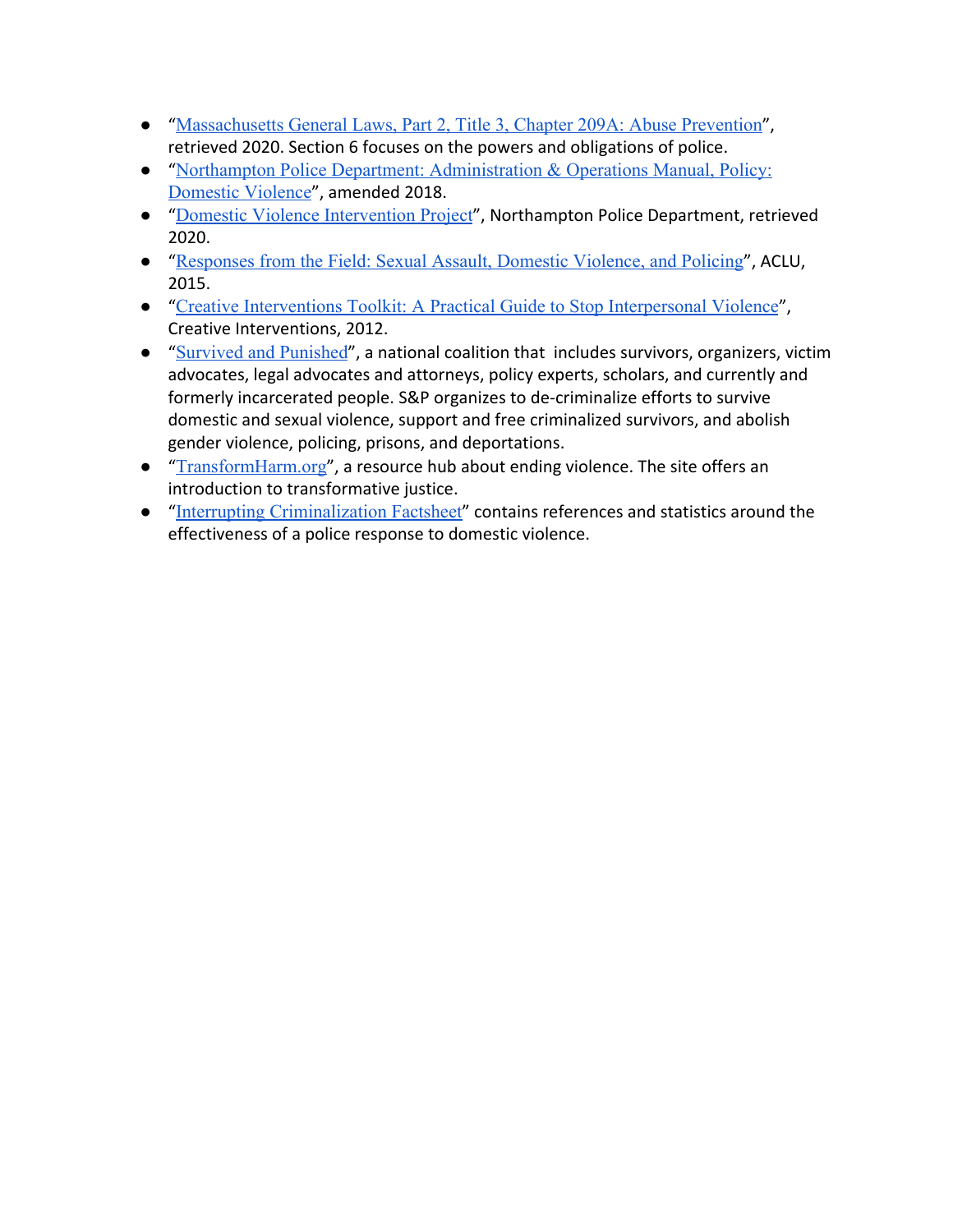# Policies and Spending Subcommittee

Members: Elizabeth Barajas-Roman, Nick Fleisher, Nnamdi Pole, Cynthia Suopis

The PS& Subcommittee reviewed the existing Northampton Police Department policies and services. Our work is focused on specific services that currently seem to have significant police involvement but might benefit from non-armed alternative models and a reduction or elimination of such involvement to better meet the needs of vulnerable community groups.

## <span id="page-17-0"></span>Activities To Date:

We reviewed the NPD website and Policy Manual and found both to provide a well written description of a relatively up to date police force with traditional policing characteristics emphasizing emergency preparedness, law enforcement, skills in addressing public disorder, and a proactive surveillance presence. Stated policies, however, do not always accurately define practice. Moreover, while aspiring to transparency, the website and the policies do not show a consciousness that an authoritarian model of public safety can be controversial and at times detrimental.

Our preliminary review has identified areas where the NPD's presence is perceived as counterproductive. So far, work has focused on: School Resource Officers (Nnamdi), Domestic Violence (Cynthia), Mental Health and Addictions (Nick), Interaction with Houseless Individuals (Nick), Rape and Assault (Elizabeth), Traffic Enforcement (David), and Drone Surveillance (Elizabeth). Historical efforts to improve police competence in these areas has not fully addressed concerns raised by marginalized groups.



areniais

Following is a breakdown of police calls from 2019 (taken from NPD report) *(numbers in this chart should take into account that a call may be categorized as one thing but become something else when officers arrive. Additionally, some activities may be different than categorized as officers may do administrative work while being available for another call.)*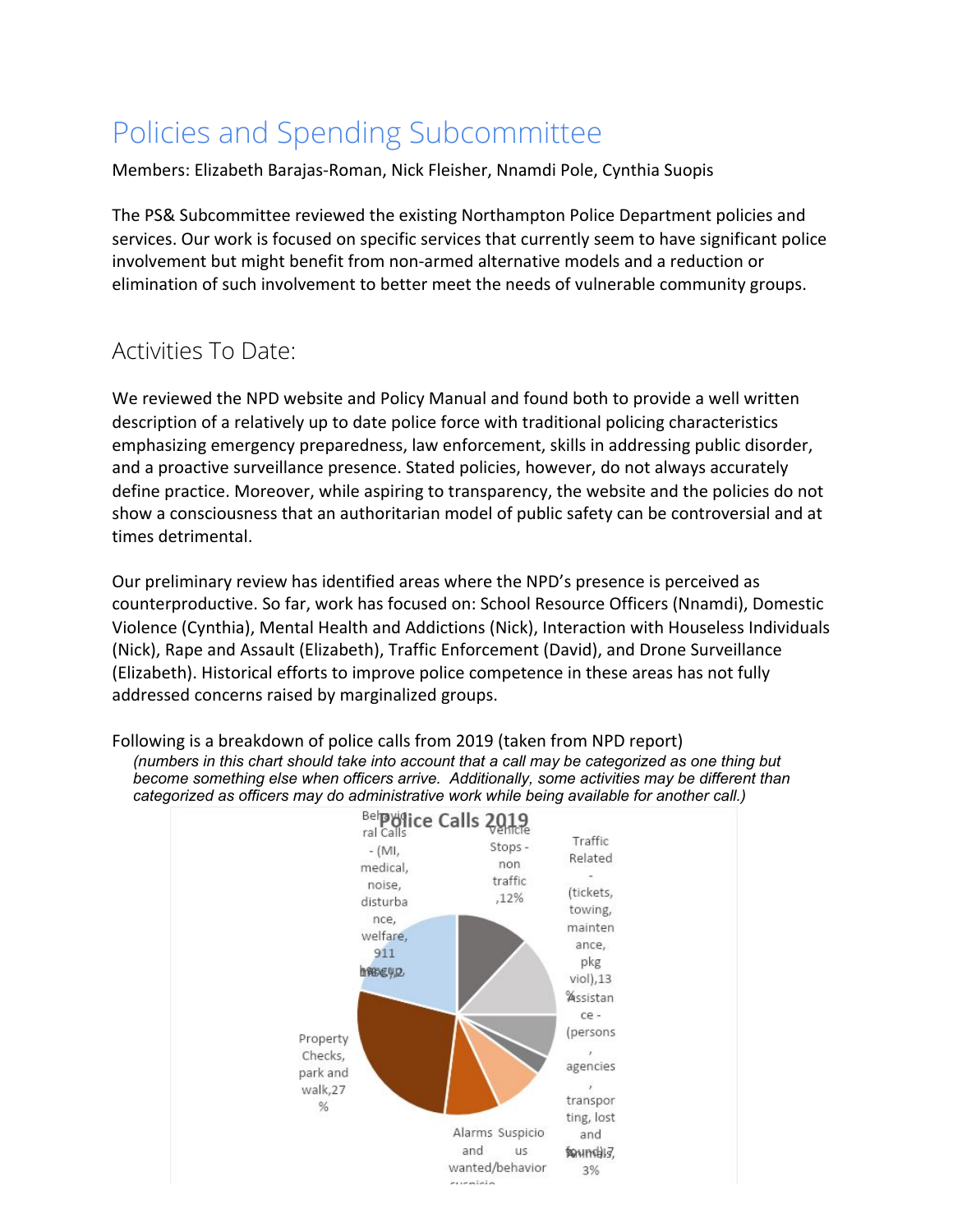# <span id="page-18-0"></span>Traffic Enforcement Findings

Nationally, Traffic enforcement statistics that show that the number of persons of color being stopped is disproportionate to their numbers in the community. In addition, there is a disturbing number of fatalities that have resulted from these encounters, most of them involving people of color. Our subcommittee suggests that there are at least three ways to reduce armed police/citizen encounters in the traffic enforcement context and thereby reduce the footprint of the police.

The first one is by limiting when police may stop a motor vehicle. Stops after dark for equipment violations and/or minor traffic infractions may be often pretextual and fraught with increased unnecessary danger for both civilians and officers. They could be eliminated or at least greatly reduced. The second reduction could occur by enforcing minor traffic laws (e.g. speeding) by electronic detection of violations. The third way to reduce armed police/citizen contact in the realm of traffic, and the one that would require the most dramatic change is by establishing or expanding the use of civilian community safety officers (like those currently enforcing parking violations) to enforce minor traffic laws and to investigate minor accidents.

## <span id="page-18-1"></span>Mental Health and Addictions Findings

Calls for behaviorally based disturbances are in the 20% range. This includes mental health, addiction, medical crises, wellness checks, public disturbances, 911 hangups, and miscellaneous. Notable features of the current policy on Responding to Persons with Mental Illness include: (a) recognition that mental illness (MI) or MI behaviors alone do not permit or require a police response, (b) awareness that mentally ill persons are no more likely to be violent than other members of the public, (c) call for empathy and care when responding to mental health calls, and (d) asking police to make broad judgements about the presence of mental illness. Overall, the policies are informed and appropriate given the role and training of the police officer.

The NPD offers trainings in responding to persons with MI. In 2018 The NPD joined an initiative of the International Association of Chiefs of Police (IACP) committing to: establish a partnership with a mental health organization, develop a model policy to address officer interactions with those affected by mental illness, and ensure that all officers receive mental health awareness training with at least 20 percent of the department completing the more intensive 40 hour CIT training. The NPD has trained 50% of its officers in CIT.

The NPD has a Drug Addiction Recovery Team (DART). DART officers identify persons who overdosed on drugs, committed a crime due to drug addiction, or have been identified as having a drug addiction. DART officers provide these individuals information about resources and the availability of Naloxone. DART officers use Peer supports through the Hampshire Hope program.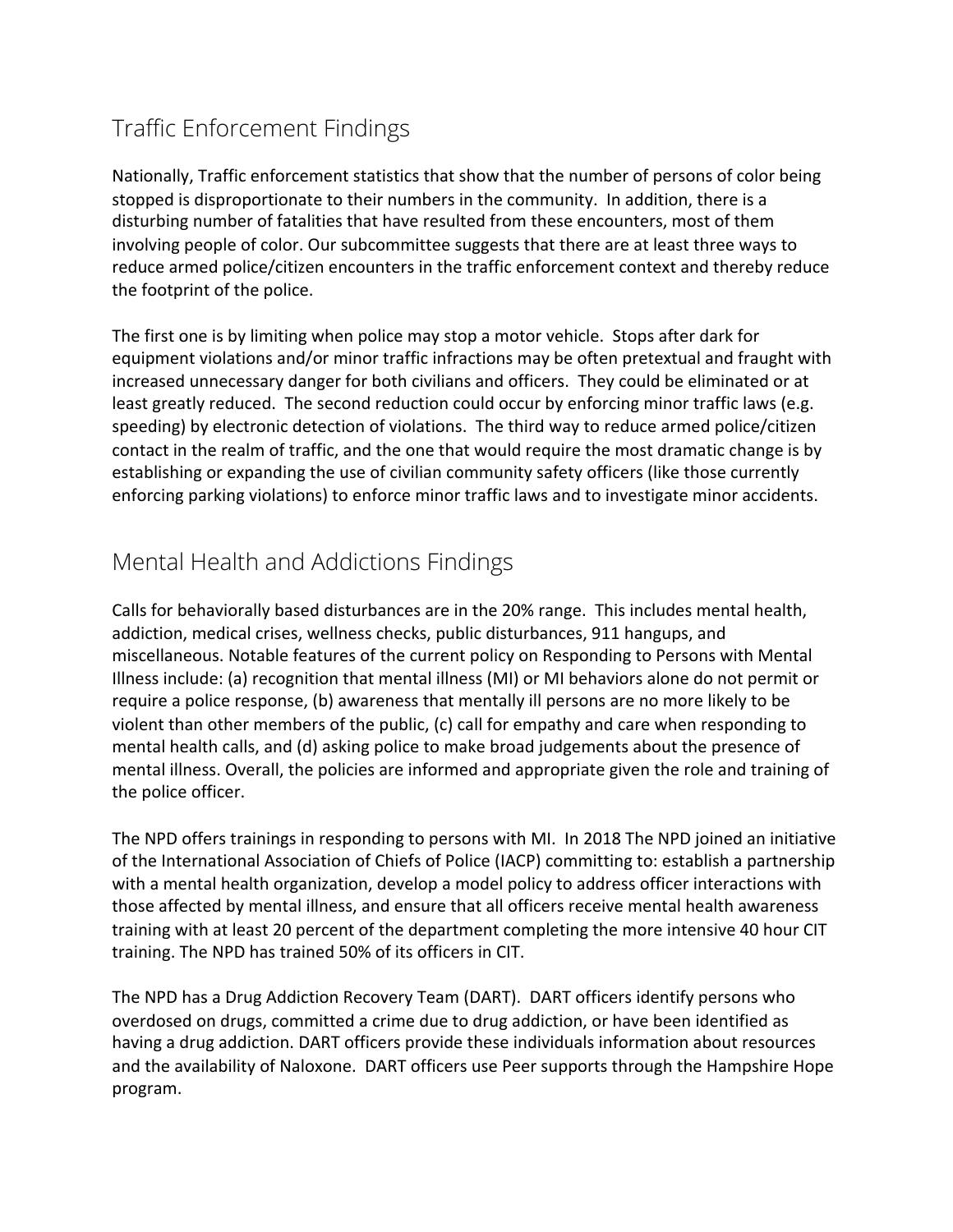The NPD policies show a basic understanding of mental illness as not dangerous and substance abuse as an illness. The model of intervention, however, does not address the inherent conflicts in having armed authority figures confronting individuals sensitized to police intervention by past trauma or by racial and ethnic experiences. By many accounts, police intervention in mental health matters is frequently inadequate and/or counterproductive. The current system makes minimal use of the professional and peer supports which exist widely in our community. Police officers are expected to have skills that are overly broad and position them to intervene in behavioral and social problems through projecting power and authority. Additionally, while the intent of the IACP One Mind Campaign is to partner with a mental health agency, the NPD remains largely on its own due to the "siloing" of services. Consideration of alternative models of rapid non-armed response to behavioral problems is needed while also training officers and the Dispatch system on how to use other experts and specialists. Our subcommittee has begun discussions about the advantages of collaborative models ("ride along") versus autonomous services with a separate organizational structure.

## <span id="page-19-0"></span>School Resource Officer Findings

State law currently requires the Chief of Police, in consultation with the school superintendent and subject to appropriation of necessary funds, to assign a SRO (unless the state grants an exception). The application for an exception requires consultation with the chief of police and provision of data showing why an SRO is neither necessary nor desirable. SROs are supposed to be selected for their appropriateness to work with children and adolescents. There should be a memorandum of understanding (MOU) with the superintendent outlining roles and responsibilities. The SRO should not be used to enforce general school policies.

Joshua Wallace was assigned as SRO to Northampton public schools in 2015. There is evidence that Wallace had appropriate training and took steps to be approachable and engaged with the children that he served. We did not find any specific complaints about his performance and we found some specific praise for his helpfulness with some students. However, we also found numerous concerns about the general presence of an armed police officer in schools especially from children of color and/or their parents. Generally speaking, armed police officers in the schools do not make these community members feel safer, and to the contrary, leave many of them feeling at greater risk of being accidentally or intentionally victimized. In June 2020 after the 10% budget cut the Northampton police chief reassigned Josh Wallace from full time SRO to a patrol unit and indicated that there would be no SRO unless more funding was made available. The Northampton School Committee voted in July 2020 passed a nonbinding resolution to go without SROs for the foreseeable future (this echoes a similar resolution from the Amherst school district). This decision was widely supported by some parents but apparently 1,300 people signed a petition to reinstate Wallace to the position. Furthermore, the current law would suggest that when funding is available that there may be an obligation to have an SRO or apply for an exception. There is current legislation being considered by the Massachusetts Governor that, if signed, would make SROs optional throughout Massachusetts.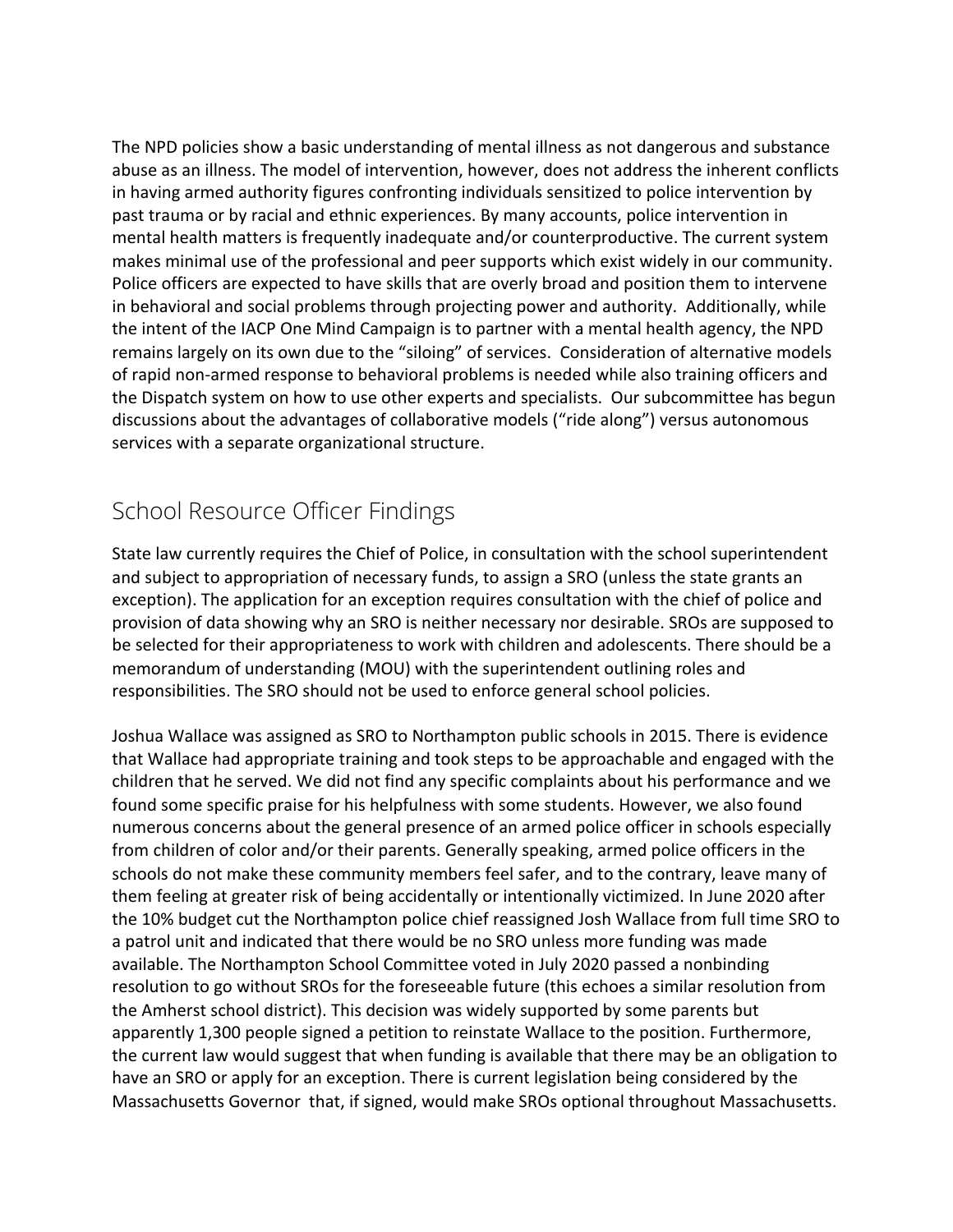Our review thus far suggests that the specific most frequent positive benefit of the SRO in the Northampton Schools is providing emotional support to troubled students. This work seems to be the more natural domain of a trained mental health provider (e.g., guidance counselor, school psychologist) rather than an armed police officer. The subcommittee is mindful that SROs may have a legitimate role in responding to urgent threats like school shootings. We note the close geographical proximity between the Northampton Police Dept headquarters and most schools in Northampton. We wonder whether similar school shooting deterrence and response can be achieved without an officer in the schools. We question the added benefit of having an officer in the school given the daily uncomfortable climate for students of color and the relatively rare occurrence of school shootings.

## <span id="page-20-0"></span>Domestic Violence Findings

.

The NPD website lists a variety of community resources for individuals experiencing Domestic Violence (DV). Two civilian advocates from the Center for Women and Community are listed on the website as contacts. These individuals work in partnership with NPD from a grant. The subcommittee is currently reviewing the particulars of the grant and this relationship. There is also a partnership formed between the Northwestern District Attorney's office, Safe Passage and other police departments that is being explored by the subcommittee.

There is a 24 page document on Domestic Violence in the Policy and Procedures Manual of the NPD that outlines officer roles and procedures during a DV related event. Processes and procedures for obtaining a Restraining Order are clearly outlined on the website.

In 2019 the Department logged 18,311 hours of training of officers, recruits and administration. Domestic Violence training made up 159.50 of these hours. The subcommittee is requesting the content and curriculum of this training

The NPD website lists 'Calls for Service on Domestic Violence', 'Arrests' and 'Criminal Complaints' on this issue. Of the 34,455 police calls logged in 2019, the number Domestic Violence calls were 341, resulting in 139 arrests and 32 criminal complaints.

Key next steps for the subcommittee include those mentioned above as well as a better understanding of the community partnerships that are often referred to on the website, the scope of the issue in the community as well as community organization suggestions for additional resources that are needed to protect victims of Domestic Violence.

## <span id="page-20-1"></span>Rape and Sexual Assault Findings

The evidence is clear, rape is the easiest violent crime to get away with in the United States – and Northampton is no exception.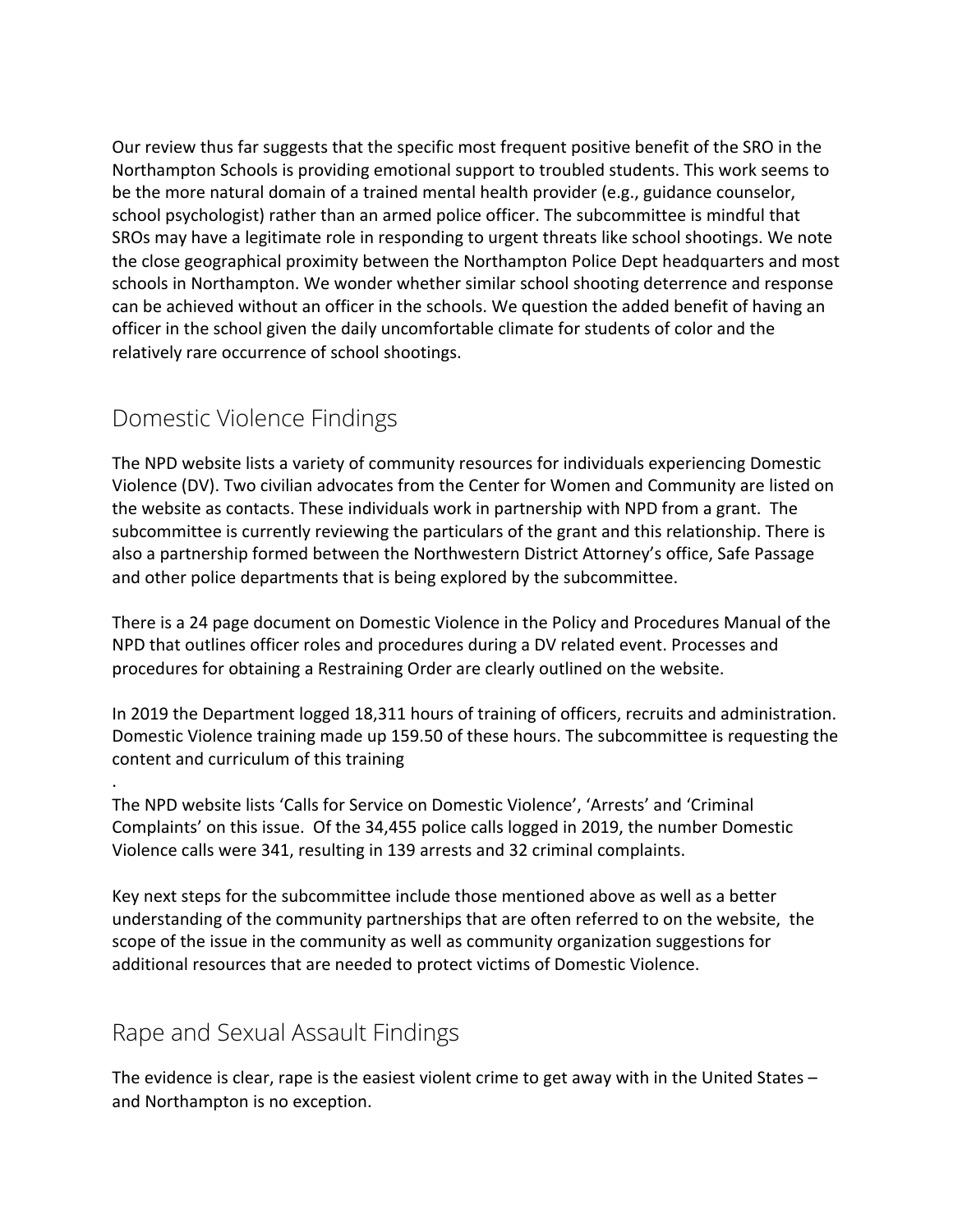According to the Justice Department, it is estimated less than 23 percent of rape is reported to police. Only 20 percent of reported rape leads to an arrest, and less than 1 percent of those arrested are ultimately convicted. Further, minorities and immigrants are disproportionately represented as victims of adult rape and sexual assault, but research shows they are least likely to report to police. Yet, protection from, and response to, rape and sexual assault are often listed at the top of community safety lists and often used as justification for militarized police presence.

For the purposes of the report, we examined Northampton Police Department's policy and procedure to rape and sexual assault to contextualize their priorities, expertise, and value-add to this issue. The preliminary result is that minimal training, vague and confusing procedures listed on public websites, as well as the lack of transparency and guaranteed service and response indicate that NPD is not well suited to provide services related to rape and sexual assault.

Specifically, rape is treated in the criminal justice system as a crime of property. As such, it is often investigated with as much sensitivity as a stolen car. According to the NPD website, victims are told to ask for a specific officer who has training on sexual assault (because they do not all receive training) to discuss the incident. While this alone is an unacceptable barrier to reporting – the NPD website instructs victims who have been recently assaulted to visit a local hospital for a rape collection kit – collected by certified SANE (Sexual Assault Nurse Examiner). However, SANE-certified nurses are not available 24/7 locally. SANE certification costs about \$400, and nurses who want it, pay out of pocket and attend classes on their time off.

The burden of proof is on the victim. Police policy requires officers determine the validity of reports – subsequent interrogation of victims often leads to traumatization and complaint attrition. A private area to conduct an interview is not even guaranteed by NPD. According to the NPD website, "interviews are normally conducted in a private interview room at the police station." Further, research reviewed revealed that deep bias against victims' claims. When surveyed, police said they believed the frequency of false complaints was about eight out of ten.

Rape crisis centers, law enforcement agencies, prosecutors' offices, and hospitals are the four organizations primarily involved with rape victims.

Alternatively, anti-rape education and awareness, peer outreach, restorative justice programs with trained support teams, and funding for hospital staff on rape kit collection and sensitivity should be examined as recommendations of better value for community safety regarding rape and sexual assault.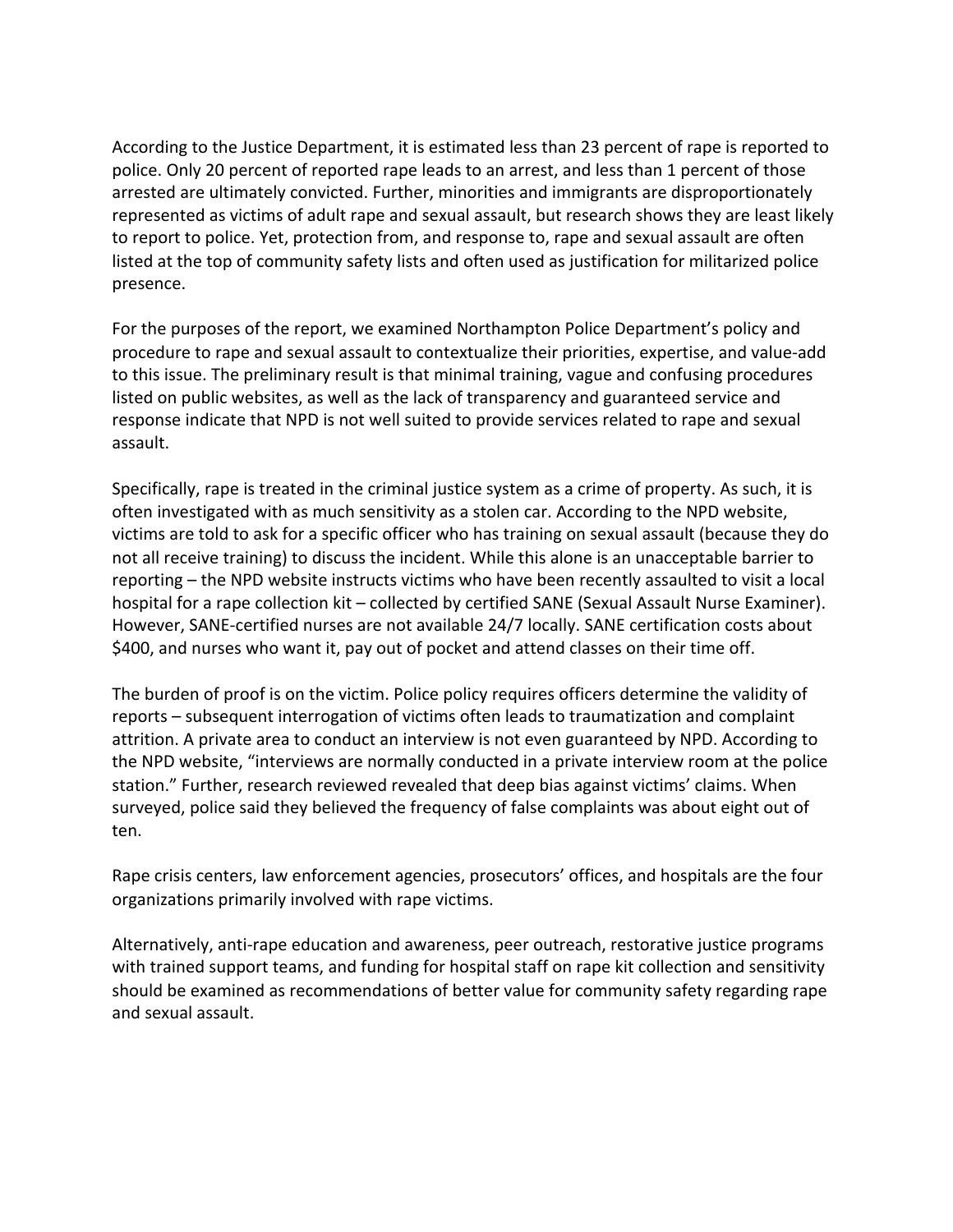# <span id="page-22-0"></span>Drone and Surveillance Findings

Northampton currently has four drones: DJI Phantom 4 and a DJI Inspire 1 v.2 with a FLIR Zenmus XT camera (used for thermal imaging). The FLIR camera was paid for by Northampton Fire Rescue.

These drones were most recently used for "monitoring" Black Lives Matter protests.

Each drone costs upwards of \$1,200 - not including officer certification and training. There are currently more officers are trained to operated drones than are trained to investigate rape.

According to the NPD website: All deployments of the sUAS must specifically be authorized by the OIC or sUAS Supervisor. The Northampton Police has adopted the use of sUAS to provide an aerial visual perspective in responding to emergency situation and exigent circumstances, and for the following objectives:

- *● Situational Awareness: To assist Incident Command in understanding the nature, scale, and scope of an incident and/or for planning and coordinating an effective response.*
- *● Search and Rescue: To assist missing person investigations, Amber alerts, and other search and rescue missions.*
- *● Tactical Deployment: To support the tactical deployment of officers and equipment in emergency situations (e.g., Incident involving hostages and barricades, support for large tactical operations, and temporary perimeter security situations).*
- *● Visual Perspective: To provide an aerial visual perspective to assist officers in providing direction for crowd control, traffic incident management, and temporary perimeter security.*
- *● Scene Documentation: To document a crime scene, accident scene, or other major scene (e.g., disaster managing, incident response, large scale forensic investigation).*
- *● Assist Northampton Fire Rescue with active fire suppression efforts through thermal imaging and aerial vantage points.*

While the City has banned face-recognition technology, the NPD policy and procedures on drone technology allows for broad use with little transparency. Further investigation into this NPD policies and recommendation for the final report to follow.

## <span id="page-22-1"></span>Housing Findings

There are no policies specific to houseless individuals. The NPD does have a designated Homeless Liaison Officer. The Alternatives committee is looking into this area more extensively.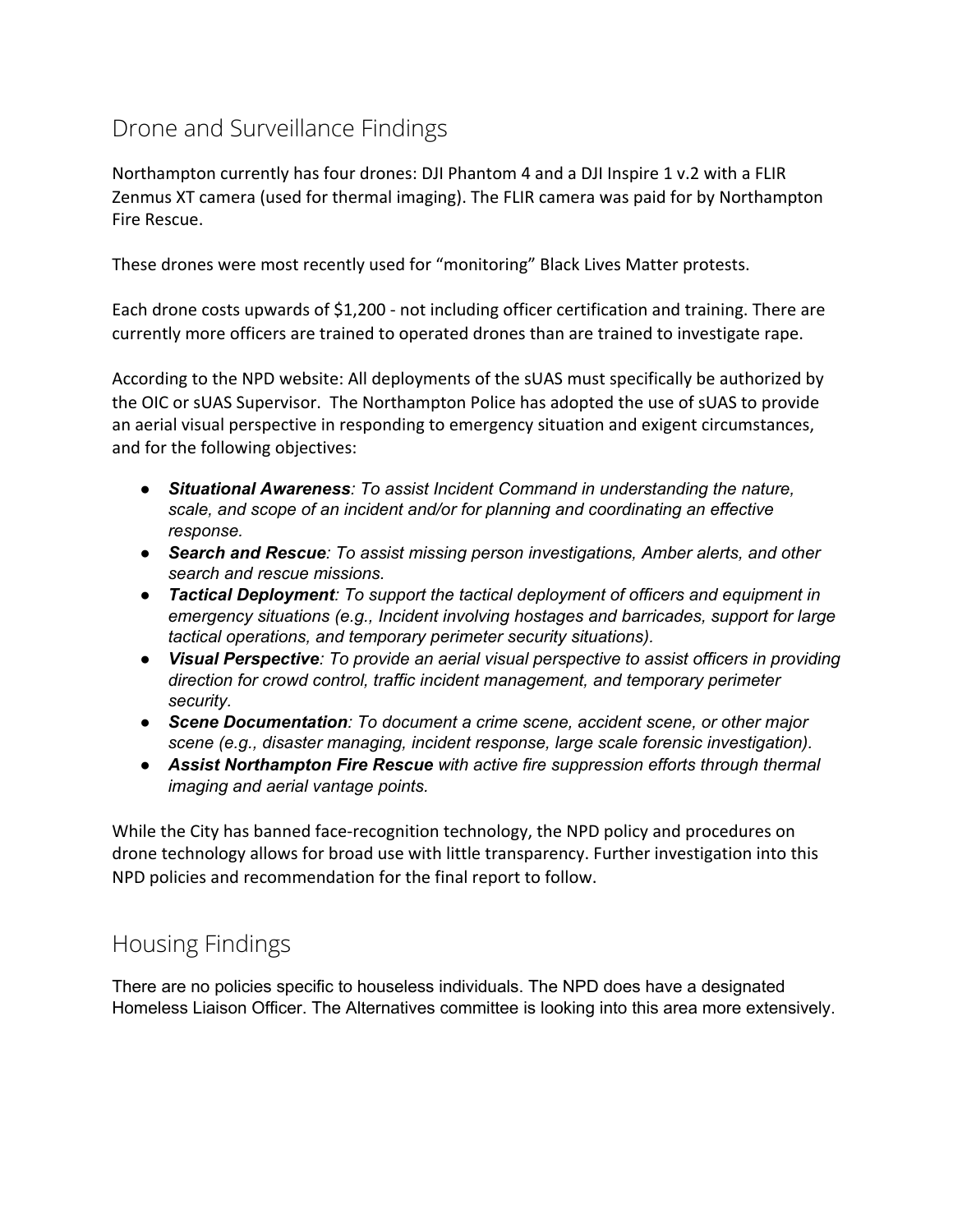## <span id="page-23-0"></span>Future Directions.

- 1. Continue to examine policies: We plan to continue to explore relevant services and policies. For example, we would like to know more about: property checks, animal calls, responses to disturbances, wellness checks, the 911 service, dispatch procedures, use of force, and proactive vs. reactive policing. We will also continue our research the Complaint Procedure (including potential for citizen oversight), qualified immunity, and the NPD Strategic Plan.
- 2. Meeting with the Chief of Police: We plan to invite the Chief of Police to answer questions that we will prepare and share in advance. For example, we are hoping that the Chief can help us to understand the complaint procedure and the department's strategic plan.
- 3. Propose areas and mechanisms for reduced "footprint" of police services: We hope that our close examination of existing NPD policies and services will clarify specific domains where duties can be shifted to non-police personnel. There is some controversy over whether alternate services should be shifted entirely away from the police department or whether services should be integrated with the police department. In our current thinking, there is strong agreement that most models would require a highly competent dispatch system capable of determining whether and when to assign services to police, other entities, or both.

# <span id="page-23-1"></span>Spending and Contracts Subcommittee

Members: Lois Ahrens, Daniel Cannity, Michael Quinlan, Josey Rosales

One of the ways in which a city expresses its values is through its budget. Where funding goes and how it is used is a statement about what the city thinks and believes to be central and important. The Spending and Contracts subcommittee of the Northampton Policing Review Commission is tasked with looking into, developing and understanding the financial obligations and expenditures of the Northampton Police Department. This includes how the NPD acts as a revenue source for the city and its costs in regard to operations, staffing and equipment. The function of this subcommittee is to support any recommendations for transferring NPD responsibilities and reallocating funding from the NPD to other departments, and knowing and finding avenues of community reinvestment to provide equity and safety to all of Northampton's residents.

Our current avenues of inquiry involve several areas. As we learn more we are developing a deeper understanding of new areas to pursue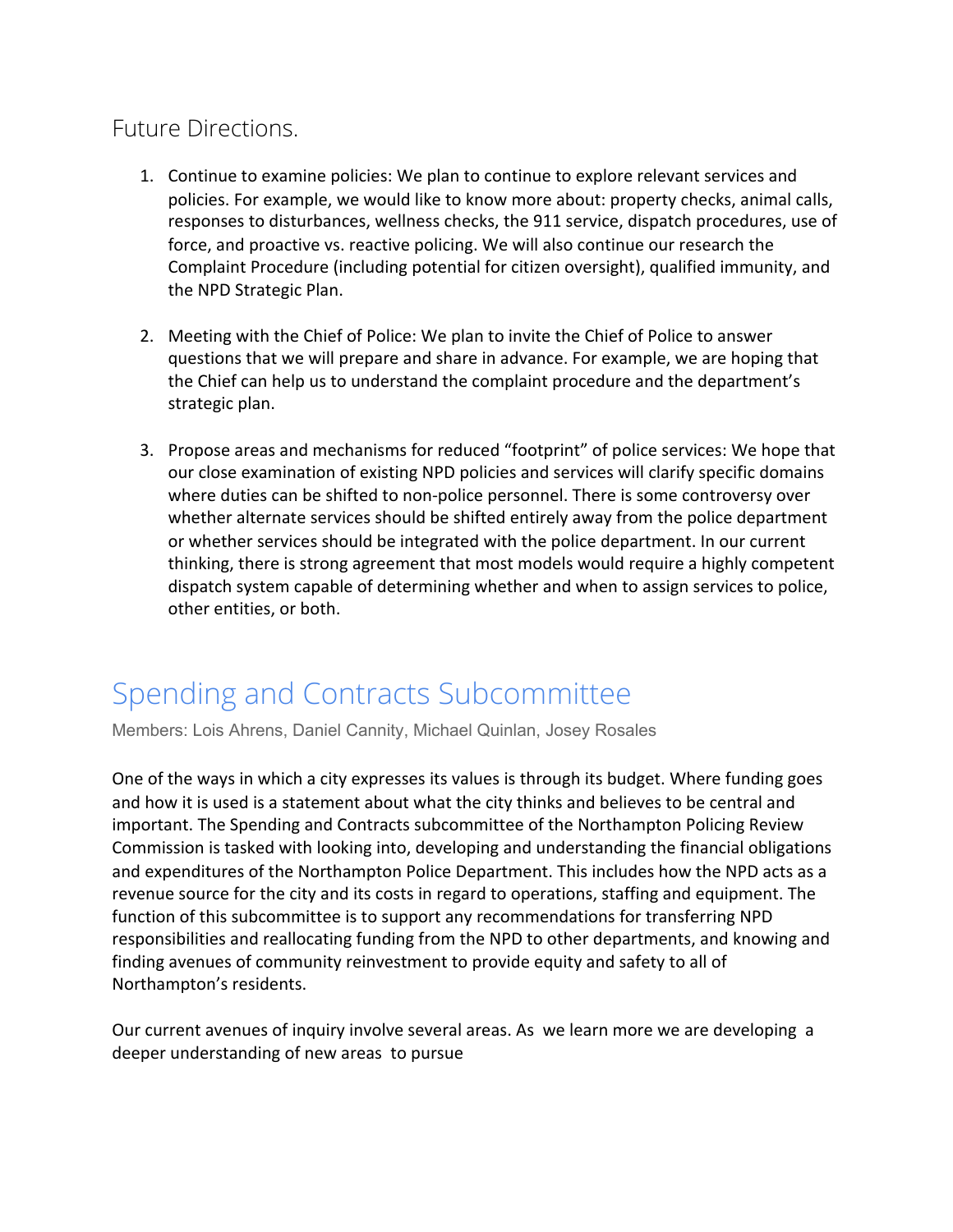# <span id="page-24-0"></span>Reallocation recommendations for the recent 10% funding

\$300,000 of the \$669,957 cut in June 2020 from the NPD budget has been allocated by the Mayor to the City's general fund. After more than seven months, the remaining funds remain unspent. We believe that this and future reallocations from the NPD budget must go toward investing in community resources, projects and services that serve residents who are most vulnerable, the most heavily policed, and those seeking safety from domestic and sexual violence. In the short term, we believe the remaining \$369,357 as well as the \$300,000 should be allocated to addressing the needs of people who are unhoused in Northampton. Additionally, \$212,645 for a total of \$882,602 reduced from the NPD should now go toward warming shelters, temporary shelters and lockers and meeting public sanitation needs for people who are unhoused and living in Northampton.

This kind of investment is what was called for by hundreds of people who testified this summer during City Council meetings and is what was intended by the Council when they voted to reduce the NPD budget by 10%. Further, we believe that these kinds of investments will lead to less criminalizing of people who are unhoused which will save the City and taxpayers money in policing, arrests, charges, plea bargains and possible incarceration. This kind of policing results in criminalization of people facing a mental health crisis, substance use and people who are unhoused making them less likely to find housing and employment and drives costly and harmful incarceration. For example the current budget of the Hampshire County House of Correction and jail is \$14 million and as of 10-28-20 there were 107 people incarcerated, 70 who were pretrial. Even if this number were to double, the cost of incarcerating a person at the Hampshire County jail would be approximately \$5,800 a month.

## <span id="page-24-1"></span>Opportunities for reallocation

In recognition that this initial reduction to the NPD budget is not enough to support funding long-term community-based solutions, we are exploring ways to allocate monies generated from policing toward the support of a new initiatives including a new city department whose purpose might include 1) the coordination of City and community-based programs/service providers such as Tapestry/Needle Exchange, Recovery Center, ServiceNet, CHD, Hampshire HOPE, Housing First, Safe Passage; 2) initiation, creation and oversight of alternatives to police functions such as "wellness checks", mental health responses, intimate partner/domestic violence and policing of people who are unhoused; 3) discerning where service and programs gaps exist and how best to fill those gaps. We are looking at multiple models of how such a department could be formed, including being composed of at least one staff person and having an oversight board composed primarily of people most impacted by policing.

Funds to support the staffing and programs of the department could come from yearly reductions in the NPD budget as policing moves to services and programs staffed by unarmed people working with community-based programs and projects. Additional funds could be generated from a percentage of revenues from policing details and from civil asset forfeitures. This department could also apply for grant funding using the Arts Council as a model.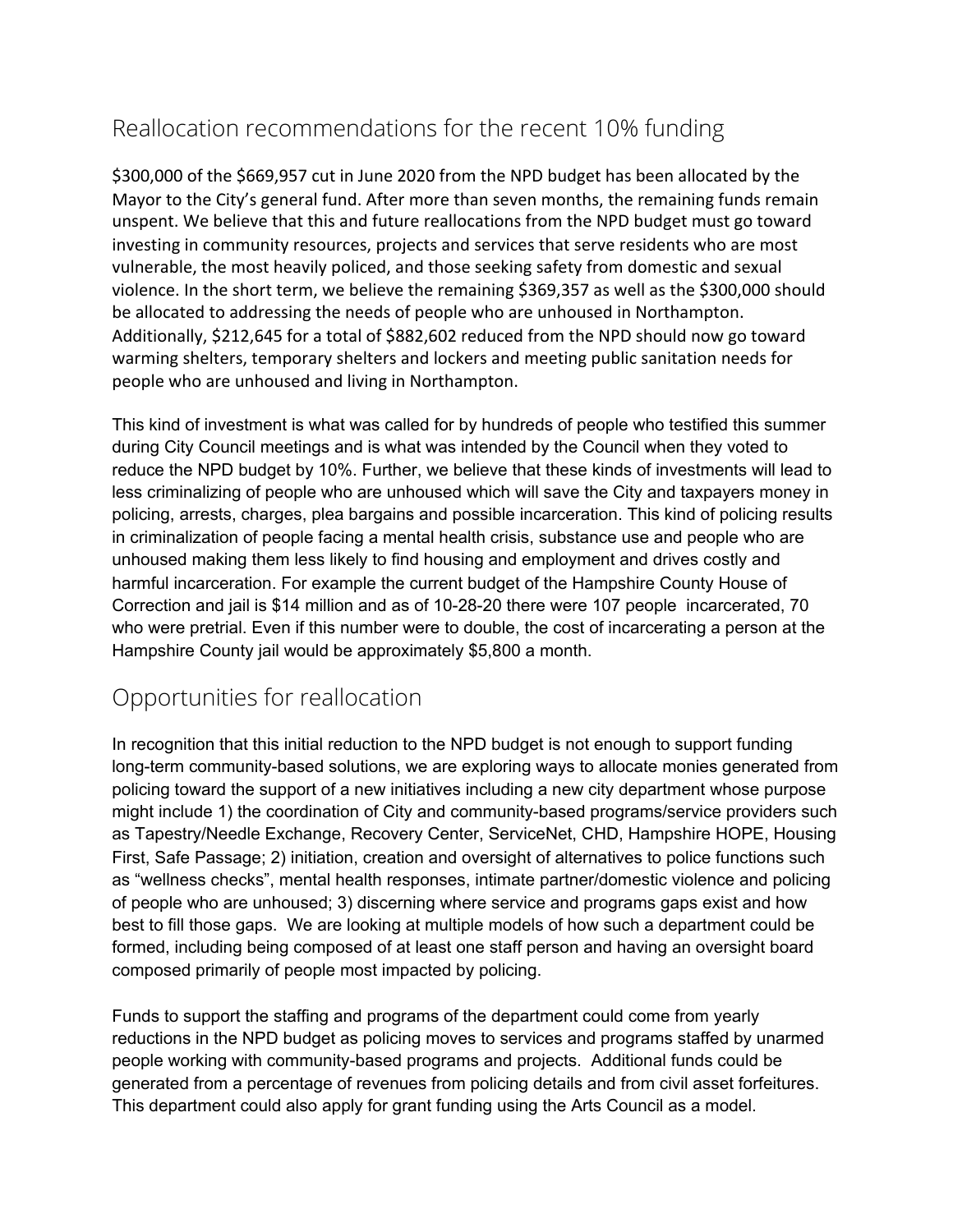In support of this, we have identified several revenue sources from within current policing practices, including, but not limited to:

- A percentage of the roughly \$1,000,000 of monies generated by the city from Detail Work in the city.
- Funds generated from civil asset forfeiture.
- Standardized yearly reductions to the NPD as safety responsibilities move to services and programs staffed by non-armed community-based service providers and responders. Examples include but are not limited to: reductions to traffic control and wellness checks responsibilities moved to non-armed staffing. Additional NPD staffing reductions could include fewer private property checks and fewer police initiated "suspicious persons" stops.
- Budget reduction as the position of School Resource Officer ends per the July 2020 resolution of Northampton School Committee.
- Evaluation and changes to the routine purchase new police cruisers every year.

## <span id="page-25-0"></span>Salaries, detail pay, and expenditures

Police officers represent the majority of the highest paid city [employees](https://northamptonma.gov/DocumentCenter/View/15823/Employee-Gross-Salaries-for-FY2020---July-1-2019-to-June-30-2020), including many making more than the mayor. In addition to base salaries, the city has routinely paid approximately \$250,000 or more in overtime pay per year, and officers have received thousands of dollars, sometimes upwards of tens of thousands of dollars in pay per year from police detail work. This represents, in the most extreme, an individual working 5,277 hours a year, or over 100 hours per week. Put another way: The average salary is \$59,000 and ranged from \$49,317 to 151,278. The range of overtime is from about \$50 to almost \$13,000 a year. Police details from a low of about \$50 to as much as almost \$75,000.

The police department accounts for 33% (\$4, 200,468) of city employees with gross income over \$85,000, and account for 39% (\$1,280,935) of the top 20 highest paid employees within the city. Police department employees are 4 of the 5 highest paid employees, with the highest paid person in the city a police officer with a gross income of \$184,372. This is of concern when we look at trends across years, and consider the investments the city makes as a representation of its values and guiding principles.

For context, from **[OpenPayrolls](https://openpayrolls.com/alan-borowski-66653488)**, records show the employment of an officer that worked for the city of Northampton, Massachusetts in 2019 had a reported pay of \$160,744.57 according to public records. This is 136.1 percent higher than the average pay for city employees and 160.8 percent higher than the national average for government employees.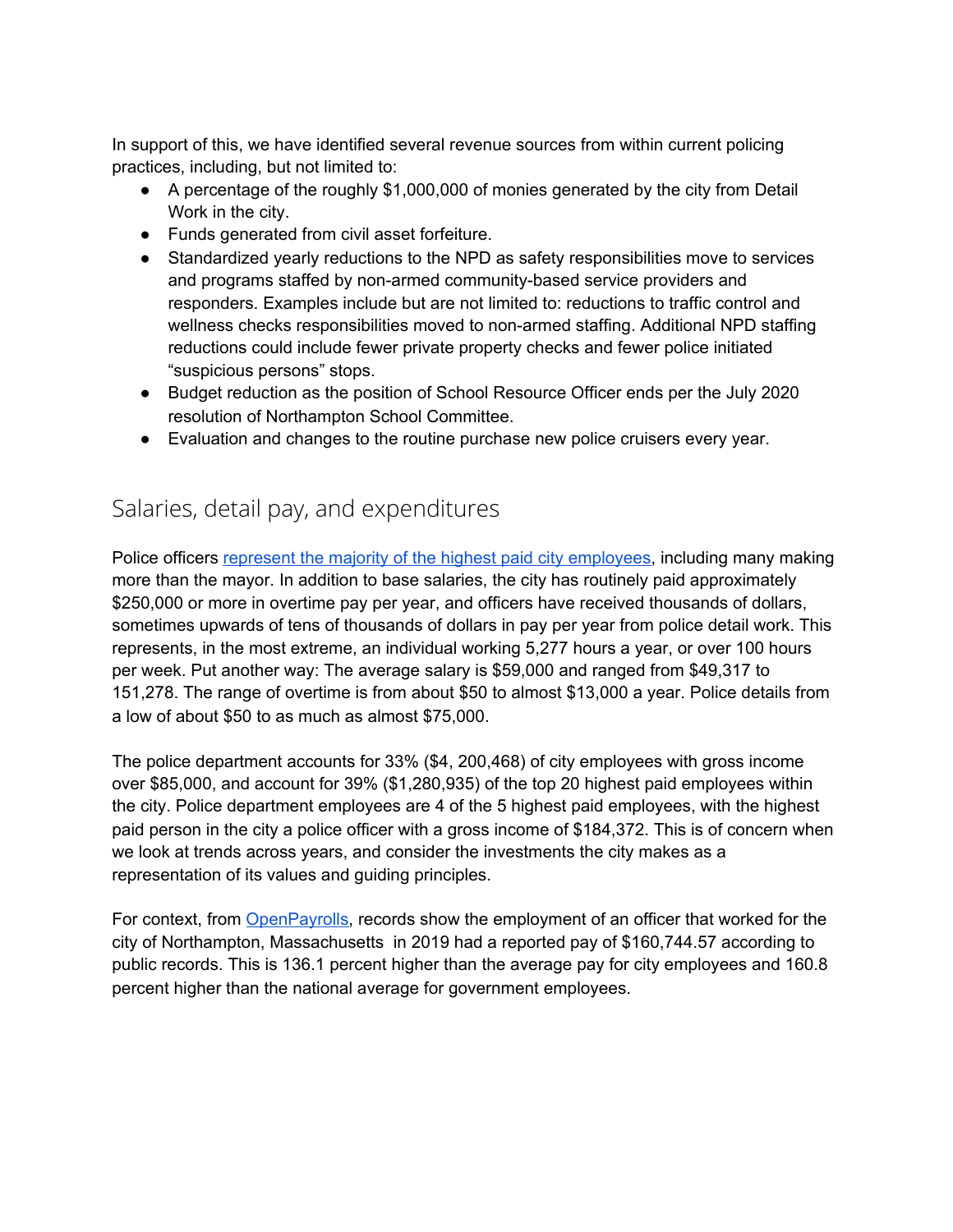

Northampton City Employees with Gross Income Over \$85,000 By Department **FY 20** 

# 20 Highest Paid City Employees (Gross Income) by Department



Based on FY20 Budget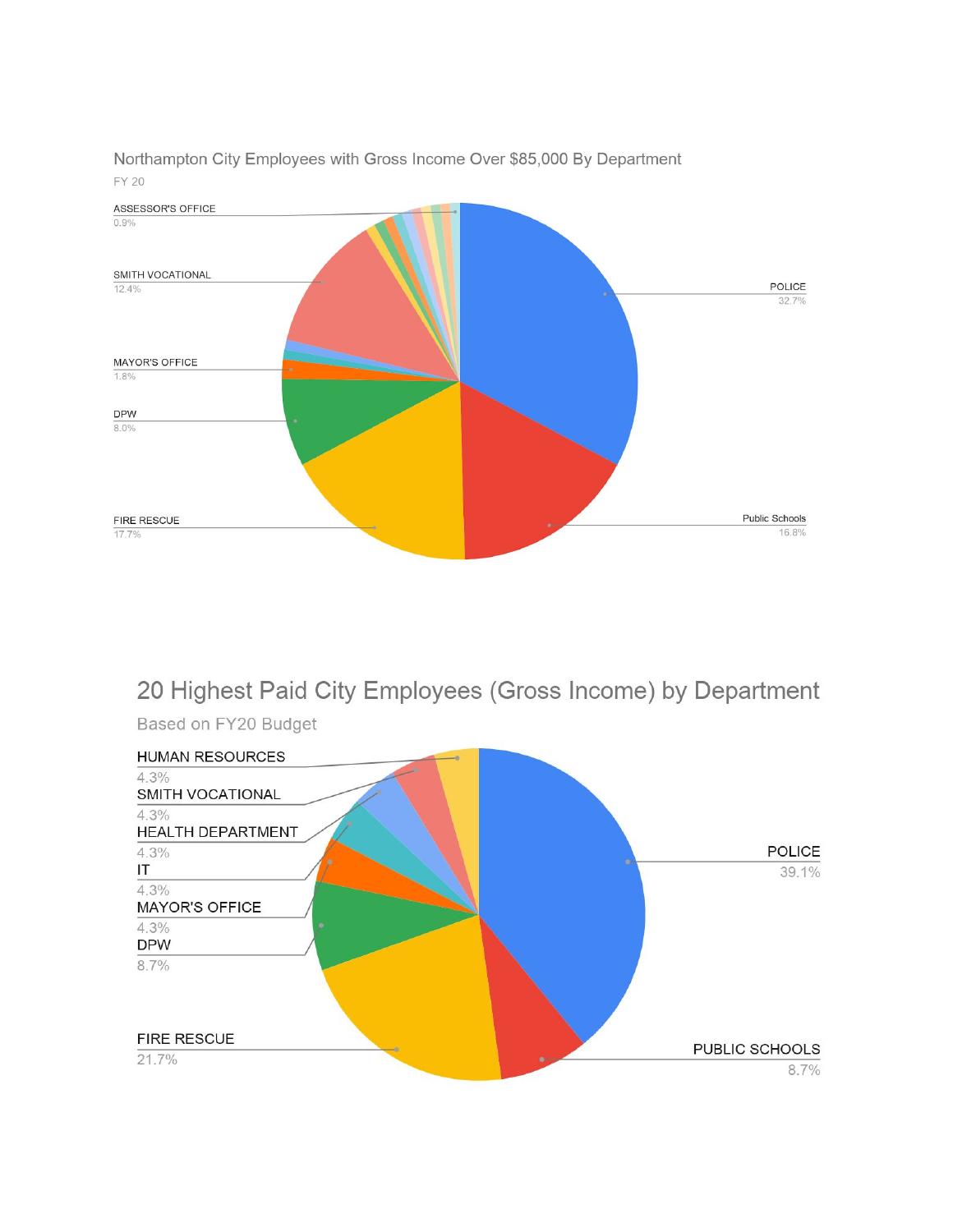We are concerned about officers overworking, which represents potential danger to the community in that they are driving at high speeds and carrying weapons. While we believe in a person's right to earn a decent living, we see trends which seem to show a significant difference between base salary and actual pay.

The cost for equipment is also important to understand. Vehicle costs, replacing vehicles every 5 years, as well as maintenance and gasoline expenditures result in hundreds of thousands of dollars each year. We believe as the police department is reduced, the number of police vehicles would also be reduced and some of these vehicles could be transferred for use by the proposed new department.

The Northampton Police Department budget has increased by 24% over the past 5 years, and 41% over the past 10 years. This, in dollar amounts, is an increase of \$1,847,123 in a decade which has actually seen crime rates decrease by more than 25%. We also note significant research shows that increased police budgets have not demonstrated a decrease in crime. While it is not certain what causes increases or decreases in crime, other factors such as employment availability, increased social wellness programs, investments in quality education and housing have been shown to decrease crime.

## <span id="page-27-0"></span>Costs of Police Activities

In order to make responsible recommendations as responsibilities are transitioned away from the NPD, we need to understand the associated cost breakdown of police activities, and their use of resources. We have requested both call logs and logged hours from the Northampton Police Department. With the data we have received back, we have been able to account for roughly 3% of the total personnel time of the 47 full-time officers in 2019 (see chart below). We have requested further information from the NPD and await that response. The missing information is, at least in part, due to the system used to log officer time which does not account for the full shifts of NPD offices. The chart below is reflective of this lack of data. We look forward to receiving more information in the coming months to be able to make recommendations that support community safety and the management of resources towards a more just community.